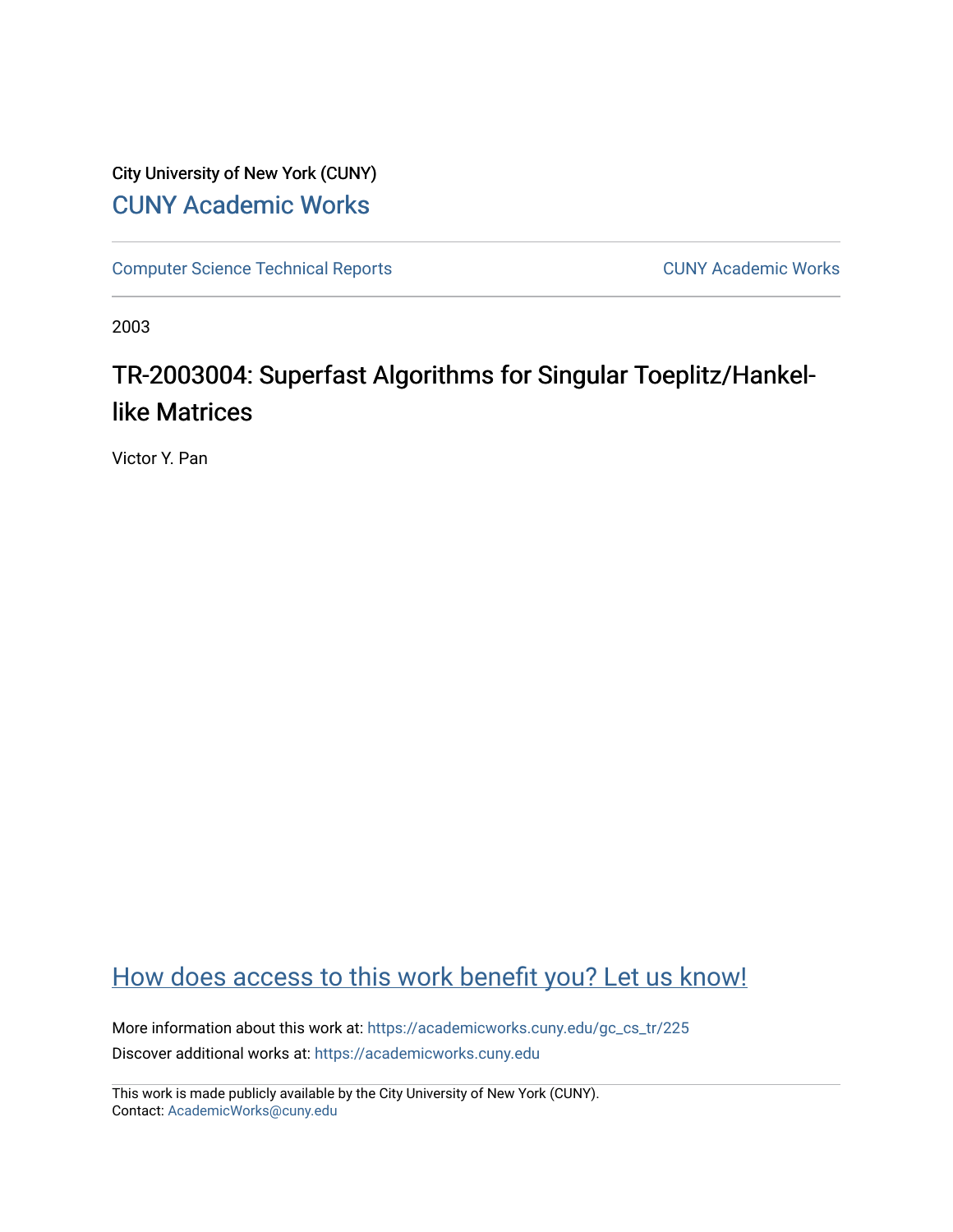# **Superfast Algorithms for Singular Toeplitz/Hankel-like Matrices**

Victor Y. Pan

Department of Mathematics and Computer Science Lehman College of CUNY, Bronx, NY 10468, USA vpan@lehman.cuny.edu

May 6, 2003

#### **Abstract**

Applying the superfast divide-and-conquer MBA algorithm for generally singular  $n \times n$  Toeplitz-like or Hankel-like integer input matrices, we perform computations in the ring of integers modulo a power of a fixed prime, especially power of 2. This is practically faster than computing modulo a random prime but requires additional care to avoid degeneration, particularly at the stages of compression of auxiliary matrices. We supply the necessary techniques. The resulting algorithm combined with Hensel's lifting and fast rational number reconstruction supports nearly optimal bit cost estimates for the solution of (possibly singular but) consistent Toeplitz/Hankel-like linear systems with integer coefficients (as well as for other fundamental problems of matrix computation). We arrive at nearly optimal bit cost estimates also for computing the univariate polynomial gcd and resultant, Padé approximation, rational interpolation, and Berlekamp–Massey's problem.

### **0 Introduction**

#### **0.1 Background and our progress**

Matrices with the structure of Toeplitz/Hankel type are ubiquitous in computations in sciences, engineering, and signal processing (see, e.g., Kailath and Sayed (editors) 1999 [KS99], Pan 2000 [P00, Section 1.1], Pan 2001 [P01], and the bibliography therein). In computer algebra, some most fundamental problems amount to or can be reduced to solving (possibly singular but) consistent Toeplitz or Hankel systems of linear equations  $Mx = b$ . Such systems with nonsingular integer input have been effectively solved in [P00], Pan 2002 [P02], [P02a] by relying on Hensel's lifting. We substantially accelerate the algorithms in [P02a] and extend them to the singular case by combining them with the superfast divide-and-conquer MBA algorithm by Morf 1974, 1980 [M74], [M80]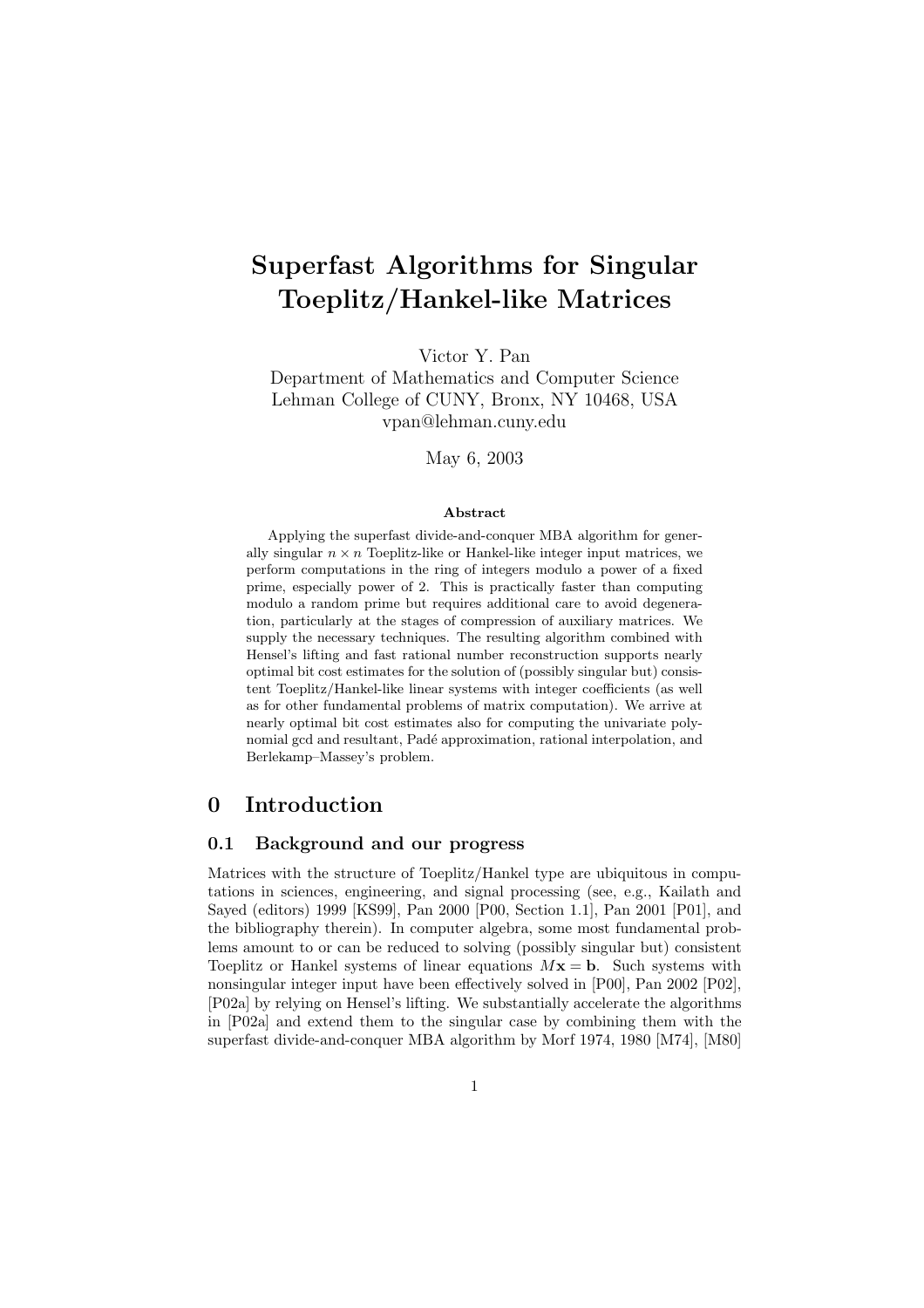and Bitmead and Anderson 1980 [BA80]. This algorithm applies to structured matrices having small displacement rank (see Kailath et al. 1979 [KKM79], [KS99], and [P01] on this fundamental concept); Toeplitz (or Hankel) input is a special case treated in the same way. Practical efficiency of the computations grows if they are performed modulo a power  $p^u$  of a fixed prime p,  $p = 2$  is the most desired choice. To arrive at practically promising algorithms, we meet quite a few technical challenges, e.g., we avoid degeneration of the compressed auxiliary matrices (see Sections 9–12).

#### **0.2 The bit complexity estimates**

Hereafter, log stands for  $log_2$ ,  $m(n)$  is the arithmetic cost of multiplying two<br>polynomials of dorso  $n$ , and  $u(d)$  is the bit operation cost of multiplying two polynomials of degree n, and  $\mu(d)$  is the bit operation cost of multiplying two integers in the range from  $-2^d$  to  $2^d$ . We have

$$
2n - 1 \le m(n) \le \min\{c_{class}n^2, c_kn^{\log 3}, (c_{ck}n\log n)\log\log n\},\tag{0.1}
$$

$$
2d - 1 \le \mu(d) \le \min\{C_{class}d^2, C_k d^{\log 3}, (C_{ss}d \log d) \log \log d\},\tag{0.2}
$$

where  $\log 3 = 1.5849625...$ ,  $c_{class} < c_k < c_{ck}$ ,  $C_{class} < C_k < C_{ss}$ ,  $c_{class}, C_{class}, c_k, C_k, c_{ck}$  and  $C_{ss}$  are constants, and the abbreviations "class", "k", "ck", and "ss" refer to the "classical", "Karatsuba's", "Cantor and Kaltofen's", and "Schönhage and Strassen's" algorithms, respectively (see, e.g., Bernstein, to appear [Ba]).

Our solution modulo  $p^u$  of a consistent linear system  $Mx = b$  for a Toeplitzlike  $n \times n$  integer matrix M of rank  $\rho$  requires

$$
B = O((m(n) + m(\rho) \log \rho)\mu(u \log p))
$$
\n(0.3)

bit operations. We allow failure with a probability of at most  $\epsilon$ , do not count the cost of generating  $O(n \log(n/\epsilon))$  random bits, and let  $||M||_1 + ||\mathbf{b}||_1 + p = O(n)$ . Here and hereafter,  $\|\cdot\|_1$  denotes the 1-norms of vectors and matrices. In [P02a]  $\rho = n$  and the bit cost bound is inferior to (0.3),

$$
B = O((m(n)n\mu(u\log p)\log u)/\log(u\log p)).
$$
\n(0.4)

Bound  $(0.3)$  is proved for any choice of a fixed prime p and any pair of integers u and  $g < u$  for which  $M/p^g$  can be inverted modulo  $p^u$ . The same bound is proved for  $u = 1$  and a random prime p (see Theorems 8.1 and 11.2). For a fixed p and a fixed precision of computing, we have an upper bound  $u^+$ on u. For a random input matrix M we rarely need to increase u above  $u^+$ to support the inversion of  $M/p^g$  modulo  $p^u$  (see Wang 2002 [W02]). In this unlikely case, we may choose a distinct (fixed or random) prime  $p$  and repeat the computations.

Having the vector **x** mod  $p^u$  computed, we compute a rational solution **x** by first applying the lifting algorithm in [P02a] and then the rational number reconstruction algorithms in Pan and Wang 2002 [PW02], Wang and Pan 2003 [WP03]. Only the latter stage of reconstruction requires a higher precision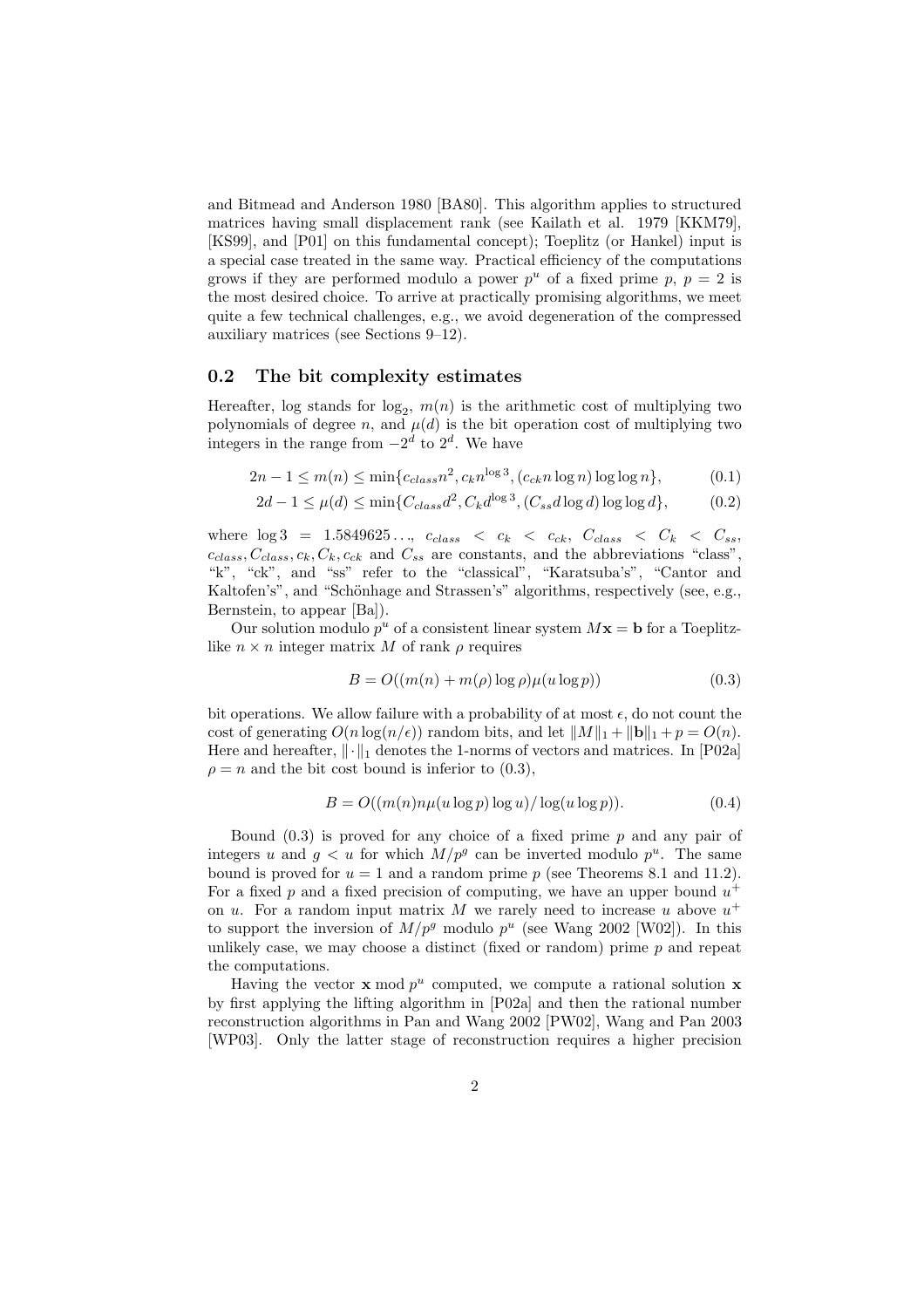of computing. We obtain the best overall asymptotic bit cost estimates if we assume nearly linear  $\mu(d)$  in (0.2) and choose  $u^+$  of the order of  $n/\log p$ . Then we arrive at the overall bit cost in  $O(m(\rho) \log \rho + m(n))\mu(n)$  or, for  $\rho = n$ , in  $O(m(n)(\log n)\mu(n))$  (see our Corollary 12.1 and Theorem 6.2 in [P02a]). For  $\rho =$ n, the latter estimate is within the factor of  $m(n)\mu(n)/n^2$  from the information lower bound  $n^2 \log n$ , showing the number of bits in the output.

#### **0.3 Extensions**

Besides solving a linear system  $Mx = b$ , the extended MBA algorithm computes modulo  $p^{g+1}$  the determinant of M, the rank of M, and a vector from the null space of  $M$  or a shortest generator for a matrix whose columns form a basis for the null space of  $M$ . The bit cost bound of  $(0.3)$  applies. Furthermore, the known reduction techniques (see Brent et al. 1980 [BGY80], [P01]) immedately enable extension of the algorithm and its cost estimates to computing the univariate polynomial gcd, lcm, and resultant, Padé approximation, rational interpolation and Berlekamp–Massey's linear recurrence computation.

The algorithm can be easily extended to the case of rational input values and to structured matrices of other types (e.g., Vandermonde and Cauchy–Pick type) [P01]. In this case the choice of the exponent  $u$  in the base modulus  $p^u$  for a fixed p grows with the magnitudes of the determinant of the input matrix and the least common denominator of the input values. For the highly important matrices of the Cauchy–Pick type, the magnitudes can be quite large, and so one may shift to the Toeplitz/Hankel-like input by using the displacement transformation (Pan 1990 [P90], [P01]) with the subsequent truncation and scaling of the resulting values to ensure integrality.

Of course, the algorithm can be also applied to solving a general linear system  $Mx = b$  modulo p or  $p<sup>g</sup>$ . This case is technically much simpler, because all the compression problems disappear, but is less rewarding because the resulting bit cost estimates grow to the known level [MS99], [MSa].

### **0.4 Organization of the paper**

In the next three sections, we recall some background on general structured matrices, Toeplitz/Hankel-like matrices, and Hensel's lifting. In Sections 4–7, we elaborate upon the MBA algorithm for recursive factorization of a matrix and its extensions. In Sections 9 and 10, we compress Toeplitz-like matrices (avoiding degeneration) in the ring of integers modulo  $p^{g+1}$ . We estimate the arithmetic cost in Section 8 and the Boolean (bit operation) cost in Sections 11 and 12.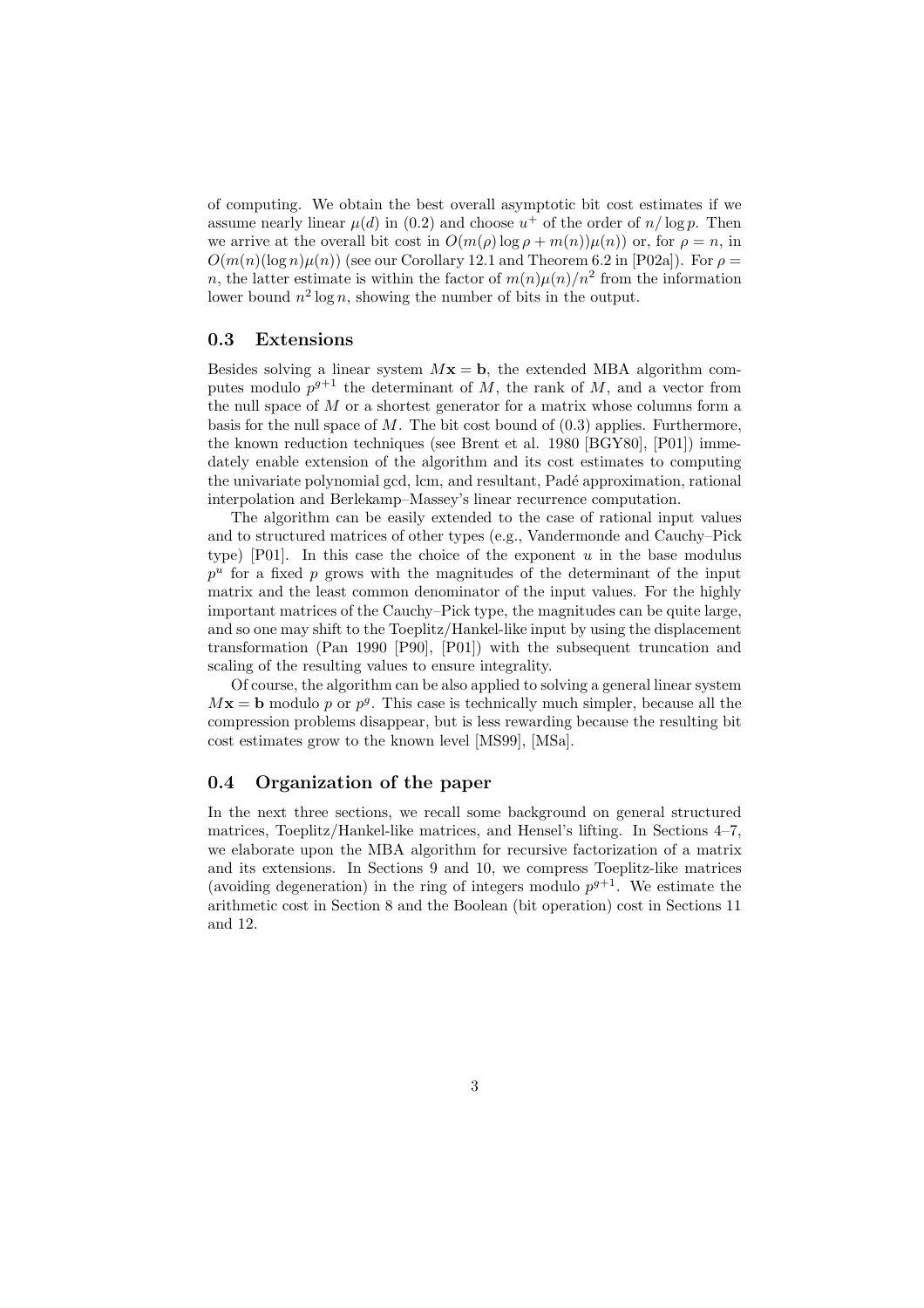## **1 Displacement representation of structured matrices**

This paper specializes to the structure of Toeplitz/Hankel type, but it is more convenient to state some basic definitions for a more general class of structured matrices (cf. [P01]).

**Definition 1.1.** Displacement operators <sup>L</sup> of Stein and Sylvester types *map a matrix* M *into its displacements*  $L(M) = \nabla_{A,B}(M) = AM - MB$  *and*  $L(M) =$  $\Delta_{A,B}(M) = M - AMB$ , respectively. A and B are called operator matrices,  $r = \text{rank } L(M)$  *is called the L*-rank *or the* displacement rank *of* M. If

$$
L(M) = GH^T,\t\t(1.1)
$$

*where*

$$
G = (\mathbf{g}_1, \dots, \mathbf{g}_l) \quad and \quad H = (\mathbf{h}_1, \dots, \mathbf{h}_l) \tag{1.2}
$$

*are*  $l \times n$  *matrices and* M *and*  $L(M)$  *are*  $n \times n$  *matrices, then the matrix pair* (G, H) *is called a* generator *of length* l *for* L(M) *and an* L-generator *(or a* displacement generator*)* of length l for M,  $l \geq r$ . (A pair G, H in (1.1) is *nonunique for a fixed*  $L(M)$ *.)* If M is an  $m \times n$  matrix and l is small relatively *to* m and n *(say, if*  $l = O(1)$  *as* min $\{m, n\} \rightarrow \infty$ *), then* M *is said to have* L-structure *or to be an* L-structured matrix*. (Both Sylvester and Stein type operatprs*  $\nabla$  *and*  $\Delta$  *would fit in this paper (cf. our Theorem A.2 and [P01]); somewhat randomly, we selected Sylvester's* ∇*.)*

The next theorem is crucial for the efficiency of the MBA algorithm.

**Theorem 1.2.** *[P01, Theorem 4.6.4]. Given an L-generator*  $(G_1, H_1)$  *of length l* for a matrix M having L-rank  $r \leq l$ , it is sufficient to use  $O(l^2n)$  arithmetic *operations to compute an* L*-generator* (G, H) *of length* r *for the matrix* M*.*

The following results are immediately verified.

**Theorem 1.3.** Let M be a nonsingular matrix, then  $\nabla_{A,B}(M^{-1})$  =  $-M^{-1}\nabla_{B,A}(M)M^{-1}.$ 

**Theorem 1.4.** *For two pairs of scalars* <sup>a</sup> *and* <sup>b</sup> *and matrices* <sup>M</sup> *and* <sup>N</sup> *of the same size and any linear operator* L *(in particular, for*  $L = \nabla_{A,B}$  *for any pair of matrices* A *and* B), we have  $L(aM + bN) = aL(M) + bL(N)$ .

**Theorem 1.5.** *[P01, Theorem 1.5.4]. For a 5-tuple* {A, B, C, M, N} *of matrices of compatible sizes, we have*

$$
\nabla_{A,C}(MN) = \nabla_{A,B}(M)N + M\nabla_{B,C}(N).
$$

Based on the results in this subsection, we may represent L-structured  $m \times n$ matrices M with mn entries in compressed form via  $(m + n)l$  entries of their short L-generators and operate with them according to the following flowchart: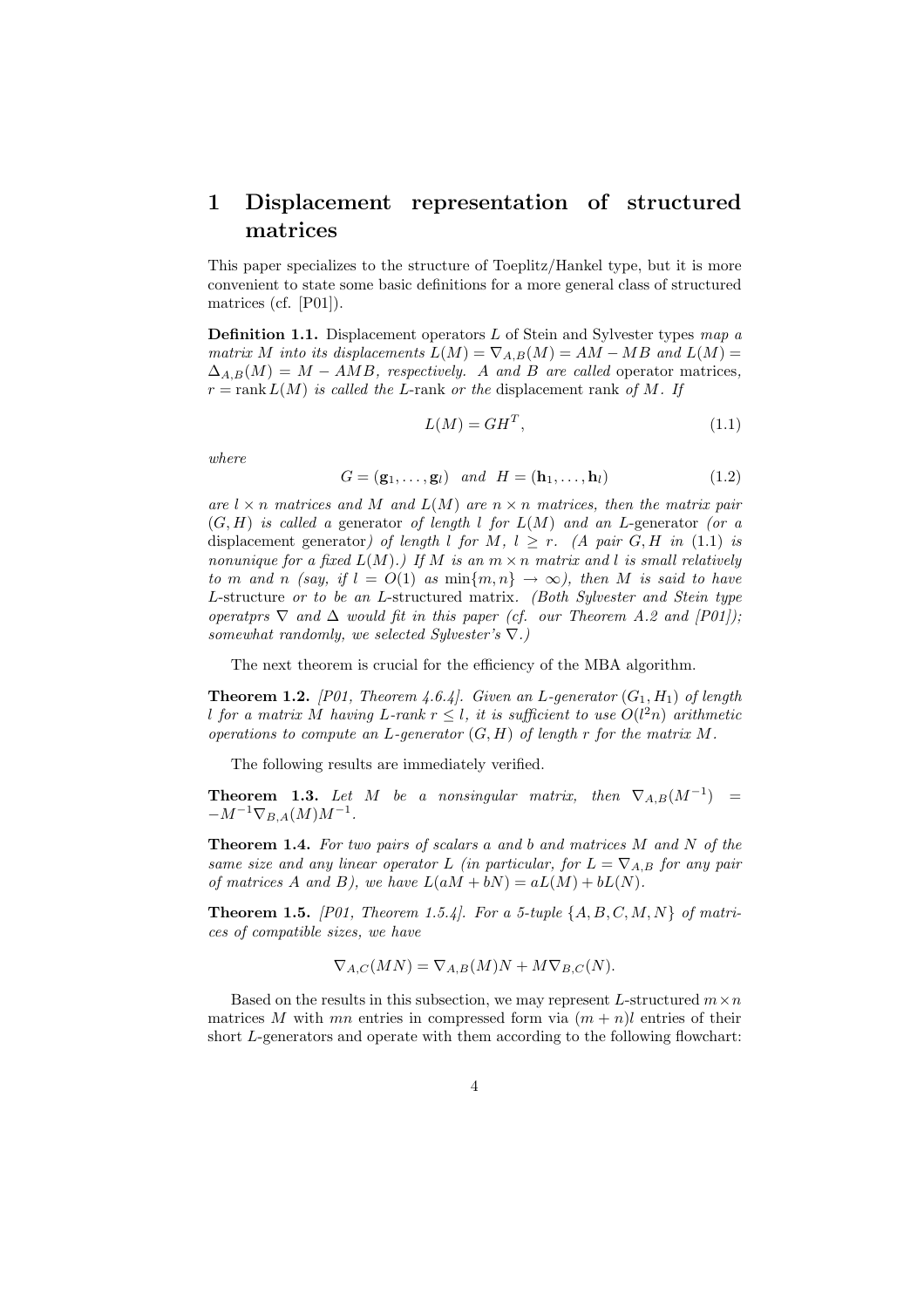Theorems 1.2–1.5 support the OPERATE stage, in which in addition to saving the memory space, we may usually dramatically decrease computational time (see the next two sections). On the DECOMPRESS stage, see our Theorem 2.6, [P01, Chapter 6] and Pan and Wang 2003 [PW03].

### **2 Toeplitz-like and Hankel-like matrices**

**Definition 2.1.**  $T = (t_{i,j})$  *is a Toeplitz matrix if*  $t_{i,j} = t_{i+1,j+1}$  *for every pair of its entries*  $t_{i,j}$  *and*  $t_{i+1,j+1}$ *. Especially, for any scalar* f *and* vector  $\mathbf{v} = (v_i)_{i=0}^{n-1}$ , define the  $n \times n$  *unit* f-circulary  $\mathbf{z}_i = (z_i)_{i \in \mathbb{Z}} \times \mathbf{z}_i$ ,  $i = 1, i = 2, \dots$ *define the*  $n \times n$  *unit*  $f$ -circulant matrix  $Z_f = (z_{i,j})$ ,  $z_{i,i-1} = 1$ ,  $i = 2,...,n$ ;  $z_{1,n} = f$ ,  $z_{i,j} = 0$  *for other pairs*  $(i, j)$ *, and the f-circulant matrix with the first column* **v**,  $Z_f(\mathbf{v}) = \sum_{i=0}^{n-1} v_i Z_f^i$ . (Note that  $Z_f^n = fI$ .)<br> $H - (h_{j-1})$  is a Hankel matrix if  $h_{j-1} = h_{j-1} \cup f_0$ 

 $H = (h_{i,j})$  *is a Hankel matrix if*  $h_{i,j} = h_{i-1,j+1}$  *for every pair of its entries*  $h_{i,j}$  and  $h_{i-1,j+1}$ *. Especially define the reflection matrix*  $J = (j_{g,h})$ *,*  $j_{g,n+1-g}$  $0 \text{ for } g = 0, \ldots, n-1, \ j_{g,h} = 0 \text{ for } h + g \neq n. \ \ (J\mathbf{v} = (v_{n-i-1})_{i=0}^{n-1} \text{ for any vector } v = (v_1, v_1, v_2, \ldots, v_{n-1}, \ j_{g,h} = 0 \text{ for } h + g \neq n.$  $\mathbf{v} = (v_i)_{i=0}^{n-1}, J^2 = I$ .)

**Theorem 2.2.** TJ and JT are Hankel matrices if T is a Toeplitz matrix, and HJ *and* JH *are Toeplitz matrices if* H *is a Hankel matrix.*

**Theorem 2.3.** *For any pair of distinct scalars* <sup>e</sup> *and* <sup>f</sup> *and any Toeplitz matrix* T, there exist nonunique pairs  $(Z_e(\mathbf{u}), Z_f(\mathbf{v}))$  and  $(Z_0(\mathbf{w}), Z_0(\mathbf{x}))$  such that  $T =$  $Z_e(\mathbf{u}) + Z_f(\mathbf{v}) = Z_0(\mathbf{w}) + Z_0^T(\mathbf{x})$ . (Every matrix  $Z_0(\mathbf{v})$  is lower triangular.)

**Theorem 2.4.** *Given an*  $m \times n$  *Toeplitz or Hankel matrix, its multiplication by a vector is a subproblem of multiplication of two polynomials of degrees* m+n−2 *and* n − 1*, whose coefficients are given by the entries of the input matrix and vector, respectively.*

**Definition 2.5.** An  $m \times n$  matrix M is Toeplitz-like if  $r = \text{rank } L(M)$  is small *relatively to*  $m+n$  *(say,*  $r = O(1)$  *as* min $\{m, n\} \to \infty$ *), and if* M *is given with its* L-generator of length  $l = O(r)$ , where  $L = \nabla_{Z_e, Z_f}$ ,  $L = \nabla_{Z_e^T, Z_f^T}$ ,  $L = \Delta_{Z_e, Z_f^T}$ ,  $L = \Delta_{Z_t^T, Z_f}$  for a fixed pair of scalars e and f. A matrix M is Hankel-like *if* M J *or* JM *is Toeplitz-like (and so the problems of solving Toeplitz-like and Hankel-like linear systems are reduced to each other).*

Here is the displacement of T with  $l \leq 2$  [P01, page 120]:

$$
\nabla_{Z_f, Z_e}(T) = Z_f T - T Z_e = (Z_0 J \mathbf{t}_- - e \mathbf{t}) \mathbf{e}_{n-1}^T + \mathbf{e}_0 (f J \mathbf{t} - Z_0^T \mathbf{t}_-)^T \qquad (2.1)
$$

for  $T = (t_{i-j})_{i,j=0}^{n-1}$ ,  $\mathbf{t} = (t_i)_{i=0}^{n-1}$ ,  $\mathbf{t}_{-} = (t_{-i})_{i=0}^{n-1}$ , and any pair of scalars e and f.<br>In this paper it is sufficient to use e and f in the set  $f_{-}1 \cdot 0 \cdot 11$  (see Appendix) In this paper it is sufficient to use e and f in the set  $\{-1, 0, 1\}$  (see Appendix).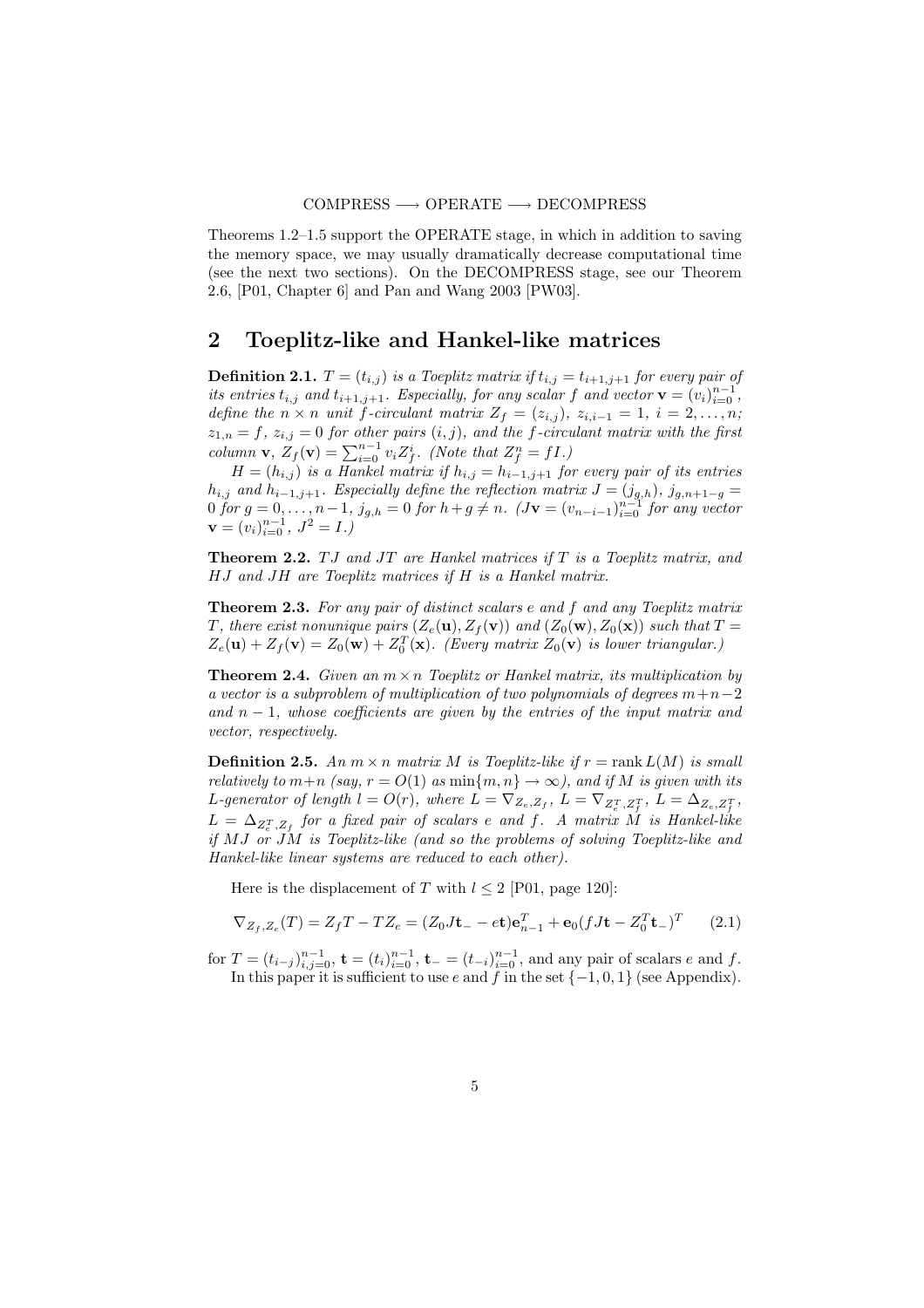**Theorem 2.6.** *[P01, Examples 4.4.2]. Let* (1.1) *hold. Then*

$$
(e - f)M = \sum_{j=1}^{l} Z_e(\mathbf{g}_j) Z_f(J\mathbf{h}_j) \text{ if } L = \nabla_{Z_e, Z_f}, e \neq f,
$$

$$
(e - f)M = \sum_{j=1}^{l} Z_e^T(J\mathbf{g}_j) Z_f^T(\mathbf{h}_j) \text{ if } L = \nabla_{Z_e^T, Z_f^T}, e \neq f.
$$

Theorems 1.2, 2.2 and 2.6 together imply the following corollary.

**Corollary 2.7.** *An* <sup>n</sup>×<sup>n</sup> *Toeplitz-like or Hankel-like matrix* <sup>M</sup> *of displacement rank* r *given with its displacement generator of length* l *can be multiplied by a vector by using*  $O(m(n)l)$  *ring operations or alternatively*  $O(m(n)r + l^2n)$  *field operations for* m(n) *in (0.1).*

The next results extend the displacement representation of a Toeplitz/Hankel-like matrix to its blocks.

**Theorem 2.8.** Let  $P_0 = \begin{pmatrix} I_l & 0 \ 0 & 0 \end{pmatrix}$ ,  $P_1 = \begin{pmatrix} 0 & 0 \ 0 & I_l \end{pmatrix}$  $0$   $I_l$  *for any fixed* l*. Then*  $rank(Z_fP_i - P_iZ_f) \leq 2$  *for*  $i = 0, 1$  *and any*  $f$ *.* 

**Corollary 2.9.**  $\text{rank}(L(P_iMP_j) - P_iL(M)P_j) \leq 4$  *for*  $i, j \in \{0, 1\}$ *;*  $L = \nabla_{Z_i, Z_f}$ *,*  $L = \nabla_{Z_e^T, Z_f^T}$ .

Theorem 2.8 and Corollary 2.9 have simple constructive proofs, that is, given  $i, j \in \{0, 1\}$  and an L-generator for  $2 \times 2$  block matrix M of length l, we immediately compute an L-generator of length of at most  $l + 4$  for the block  $P_iMP_i$ .

# **3 Hensel's lifting for a linear system of equations**

Let us briefly recall lifting computation in [P02a]. Its input consists of a prime p, three integers  $g \ge 0$ ,  $h > 0$ , and  $k > 0$ , a vector  $\mathbf{b} \in \mathbb{Z}^n$ , and two matrices  $M \in \mathbb{Z}^{n \times n}$  and  $Q = (M/p^g)^{-1}$  mod  $p^{g+k}$  satisfying  $QM - p^g I = 0$  mod  $p^{g+k}$ . In h lifting steps, the vector  $x^{(h)} = (M/p^g)^{-1}$ **b** mod  $p^{g+kh}$  is output. Each of the  $h$  steps essentially amounts to multiplying each of  $M$  and  $Q$  by a vector with the precision of  $O(g \log \gamma)$  bits for  $\gamma = n + p + ||M||_1 + ||\mathbf{b}||_1$ . For a sufficiently large  $h = O(\log_{p^k} ||M||_1^{2n-1} ||\mathbf{b}||_1)$ , the unique rational vector  $\mathbf{y} = p^g \mathbf{x}$  is recovered from  $\mathbf{x}^{(h)}$  such that  $M\mathbf{x} = \mathbf{b}$ . In [P02a, Corollary 5.1 and Theorem 6.1], the overall bit cost of lifting is bounded by

$$
B = O(m(n)n\mu(g+k)\log n)
$$
\n(3.1)

for  $m(n)$  in (0.1),  $\mu(d)$  in (0.2). This includes the cost of precomputation of Q [P02a, Algorithms 6.1 or 6.2] and randomized recovery of **x** from  $\mathbf{x}^{(h)}$  [PW02],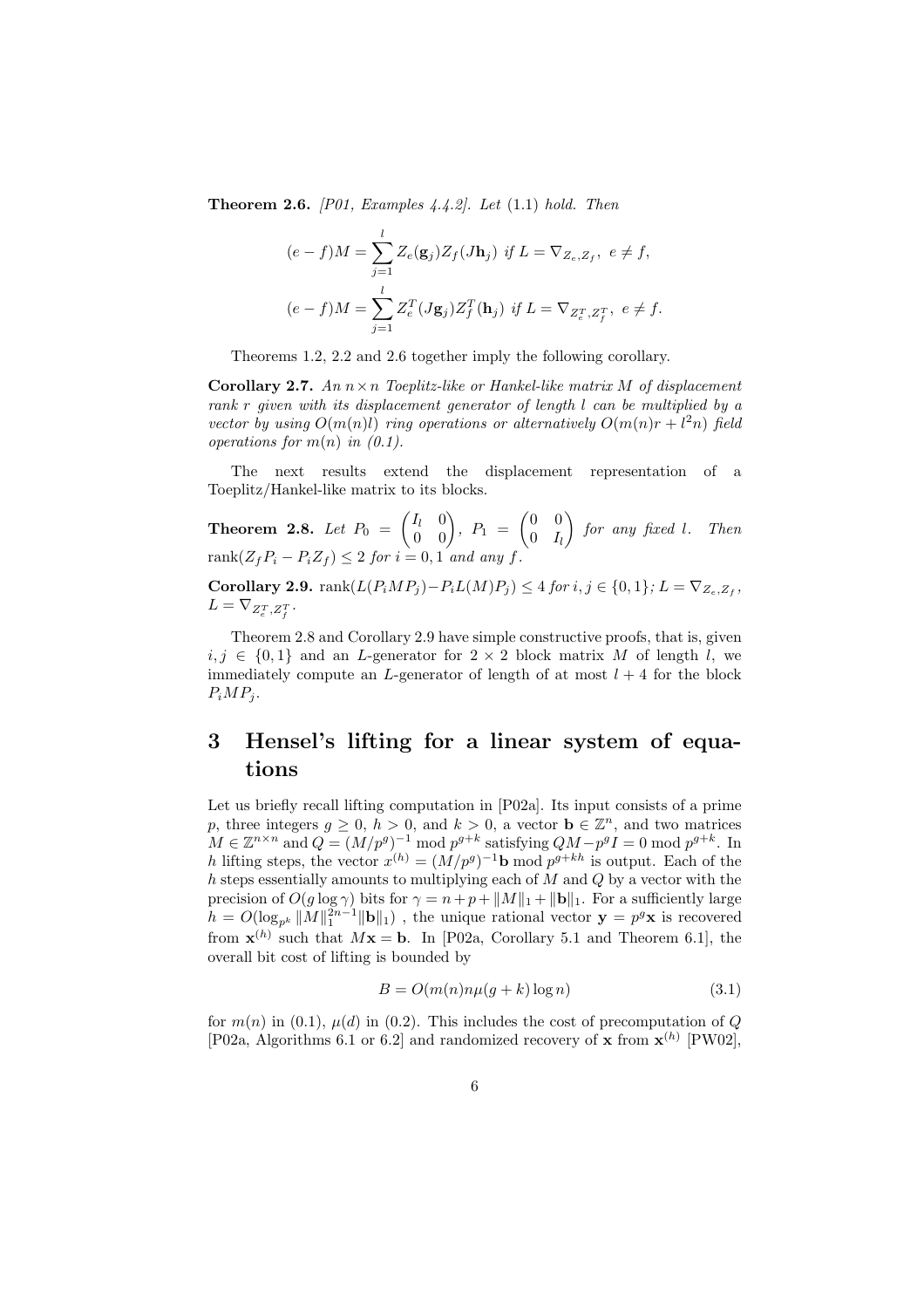[WP03] but not the generation of  $O(n \log^2 n)$  random bits, and we assume that  $\log \gamma = O(\log n)$ ,  $\log(1/\epsilon) = O(\log n)$  and that the computation either fails with a probability of at most  $\epsilon$  or outputs the correct solution **x**.

# **4 Recursive block triangular factorization of a strongly nonsingular matrix**

To extend the algorithms of  $[$ P02a $]$  to computations with singular matrices  $M$ , we first apply the known divide-and-conquer MBA algorithm that recursively factorizes a preconditioned input matrix to compute and to invert its nonsingular submatrix of the maximal rank. Theorem A.2 and the algorithms in Sections 9 and 10 enable us to keep the intermediate matrices in this computation in compressed form. We assume that the computation is performed modulo a prime p or a prime power  $p^{g+k}$ . The same algorithm may also substitute for Algorithms 6.1 and 6.2 in [P02a] to compute the inverse of a nonsingular matrix modulo  $p^{g+k}$  (to initialize Hensel's lifting). For moderately large  $p^{g+k}$ , the bit cost of this computation is small because the arithmetic cost is low (see Section 8), and this enables us to improve the overall bit cost bounds of [P02a] in the nonsingular case. Furthermore, the overall bit cost is dominated at the lifting stage, and so we extend the estimates of [P02a] to singular Toeplitz-like inputs. In this and the next sections we prepare the ground for these results, that is, we recall and elaborate upon the MBA algorithm; then in Sections 9–12 we describe our compression techniques for structured matrices and estimate the bit cost of the resulting algorithms, which support the acceleration and extension.

**Definition 4.1.** Let  $M^{(k)}$  denote the  $k \times k$  leading principal (northwestern) *submatrix of a matrix* M*.* M *has generic rank profile if* M(k) *are nonsingular matrices for*  $k = 1, \ldots, \rho$  *where*  $\rho = \text{rank } M$ . A nonsingular matrix having *generic rank profile is called strongly nonsingular. Define the* Schur complement *of a general* 2 × 2 *block matrix*

$$
M = \begin{pmatrix} M_{00} & M_{01} \\ M_{10} & M_{11} \end{pmatrix}, \tag{4.1}
$$

*with nonsingular*  $k \times k$  *block*  $M_{00} = M^{(k)}$  *as follows:* 

$$
S = S(M, M_{00}) = S^{(k)}(M) = M_{11} - M_{10}M_{00}^{-1}M_{01}.
$$
 (4.2)

Applying the block Gauss–Jordan elimination to  $M$ , obtain the well-known block triangular factorization

$$
M = \begin{pmatrix} I & 0 \\ M_{10} M_{00}^{-1} & I \end{pmatrix} \begin{pmatrix} M_{00} & 0 \\ 0 & S \end{pmatrix} \begin{pmatrix} I & M_{00}^{-1} M_{01} \\ 0 & I \end{pmatrix}.
$$
 (4.3)

$$
\det M = (\det M_{00}) \det S. \tag{4.4}
$$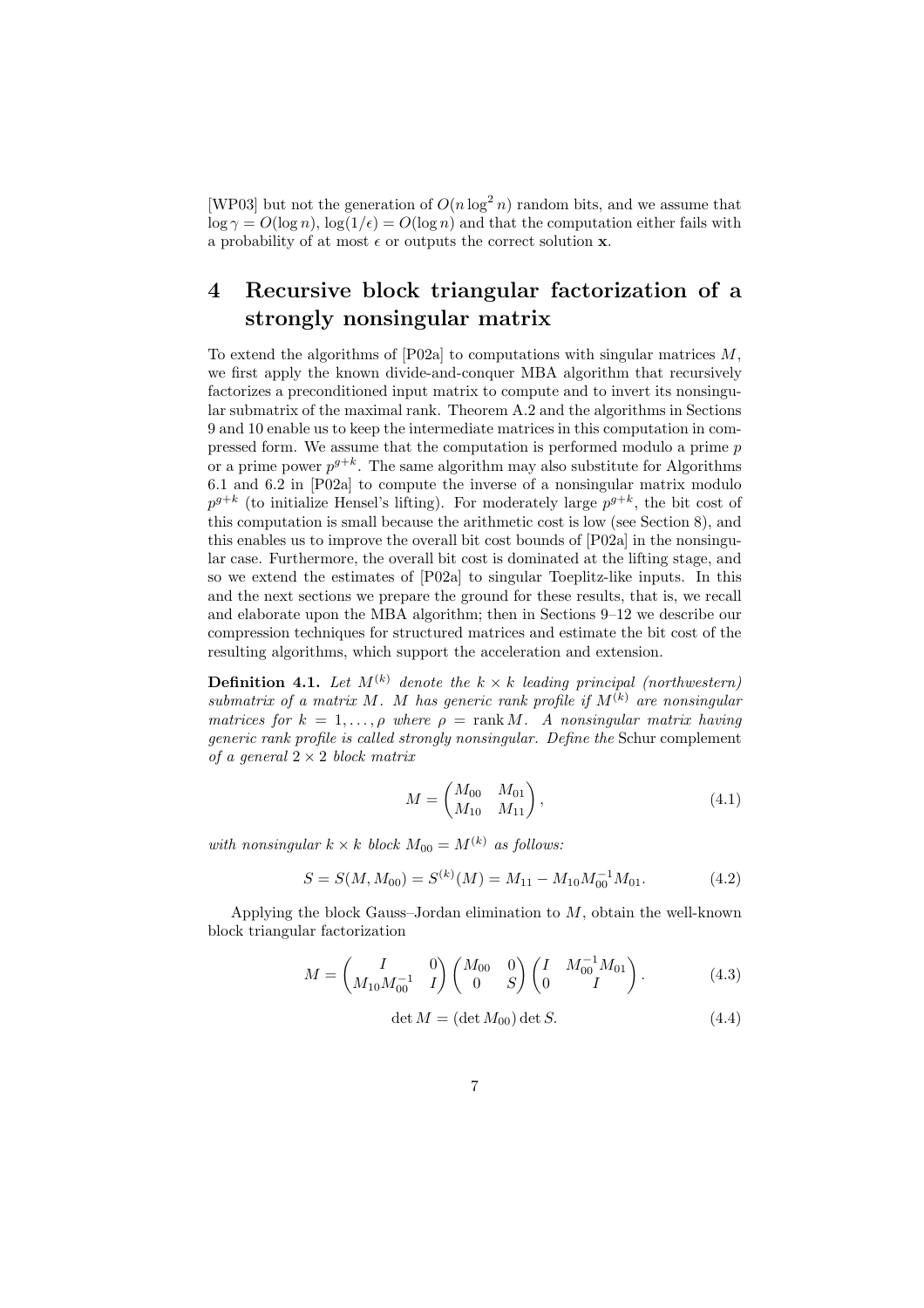If M is nonsingular, then  $(4.1)$  implies that S is nonsingular, and we obtain

$$
M^{-1} = \begin{pmatrix} I & -M_{00}^{-1} M_{01} \\ 0 & I \end{pmatrix} \begin{pmatrix} M_{00}^{-1} & 0 \\ 0 & S^{-1} \end{pmatrix} \begin{pmatrix} I & 0 \\ -M_{10} M_{00}^{-1} & I \end{pmatrix}.
$$
 (4.5)

(4.3) implies the following theorem.

**Theorem 4.2.**  $S^{-1}$  *is the southwestern block of*  $M^{-1}$ *.* 

Factorizations (4.3) and (4.5) can be recursively applied to the matrices  $M_{00}$ and S provided that the respective leading principal blocks of  $M_{00}$  and S are nonsingular. This is always the case where  $M$  is strongly nonsingular. Indeed, we first observe that Schur complementation and projection are transitive.

**Theorem 4.3.** *Suppose that*  $h > 0$ ,  $k > l > 0$ , and  $M^{(k)}$  and  $M^{(l)}$  are non-<br> *singular matrices. Then a)*  $(S^{(l)}(M))^{(h)} = S^{(l)}(M^{(h+l)}), b) S^{(k-l)}(S^{(l)}(M)) =$  $S^{(k)}(M).$ 

Now, Theorems 4.2 and 4.3 a) together imply the following corollary.

**Corollary 4.4.** If an  $n \times n$  matrix M is strongly nonsingular, then so are all *its Schur complements*  $S^{(l)}(M^{(k)}), l = 1, ..., k - 1; k = 2, ..., n$ .

Choose  $M_{00} = M^{(k)}$  with  $k = \lceil n/2 \rceil$ , apply factorizations (4.3) and (4.5) recursively to  $M_{00}$  and S, and stop when you arrive at 1-by-1 matrices. This defines the *balanced complete recursive (block triangular) factorization* (we use the abbreviation  $BCRF$ ) of a strongly nonsingular matrix  $M$  and its inverse. Let us associate the BCRF of M with a binary tree  $T_{n,n}$ : M is the root with two children  $M_{00}$  and S, recursive extension of (4.3) and (4.5) to every internal node N of the tree defines two diagonal blocks (which are  $M_{00}$  and S for  $N = M$ ) represented as the two children of  $N$  in the tree. The leaves of the tree are 1-by-1 matrices. Figure 1 and 2 show two sample trees for  $8 \times 8$  and  $5 \times 5$ matrices M where we write  $S^{(k,l)} = S^{(l)}(M^{(k)}), k \ge l$  (see Theorem 4.3 a) and  $S^{(k,0)} = M^{(k)}$ .

**Algorithm 4.5.** *The BCRF of a strongly nonsingular matrix.*

INPUT: *a strongly nonsingular*  $n \times n$  *matrix* M.

OUTPUT:  $M^{-1}$  *and the BCRF of*  $M$  *and*  $M^{-1}$ .

COMPUTATIONS: Define the BCRF tree  $T(M) = T_{n,n}$ , then recursively com*pute and invert all matrices associated with its nodes according to the following rules.*

*1. The left child of any node is a leading principal block of its parent.*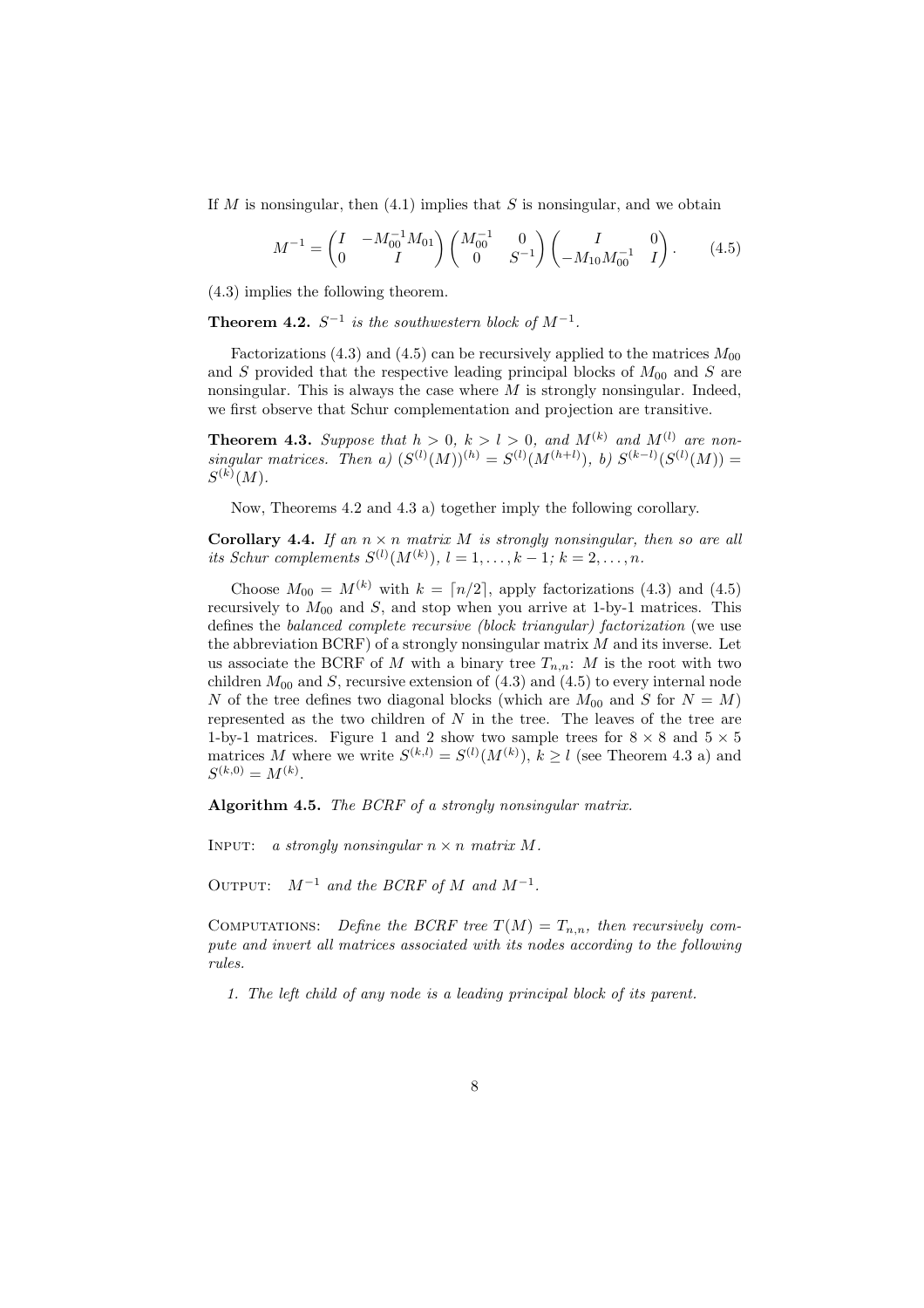

Figure 1: Generic BCRF tree  $T_{8,8} = T(M)$  for an  $8 \times 8$  matrix M.



Figure 2: Generic BCRF tree  $T_{5,5} = T(M)$  for a  $5 \times 5$  matrix  $M$ .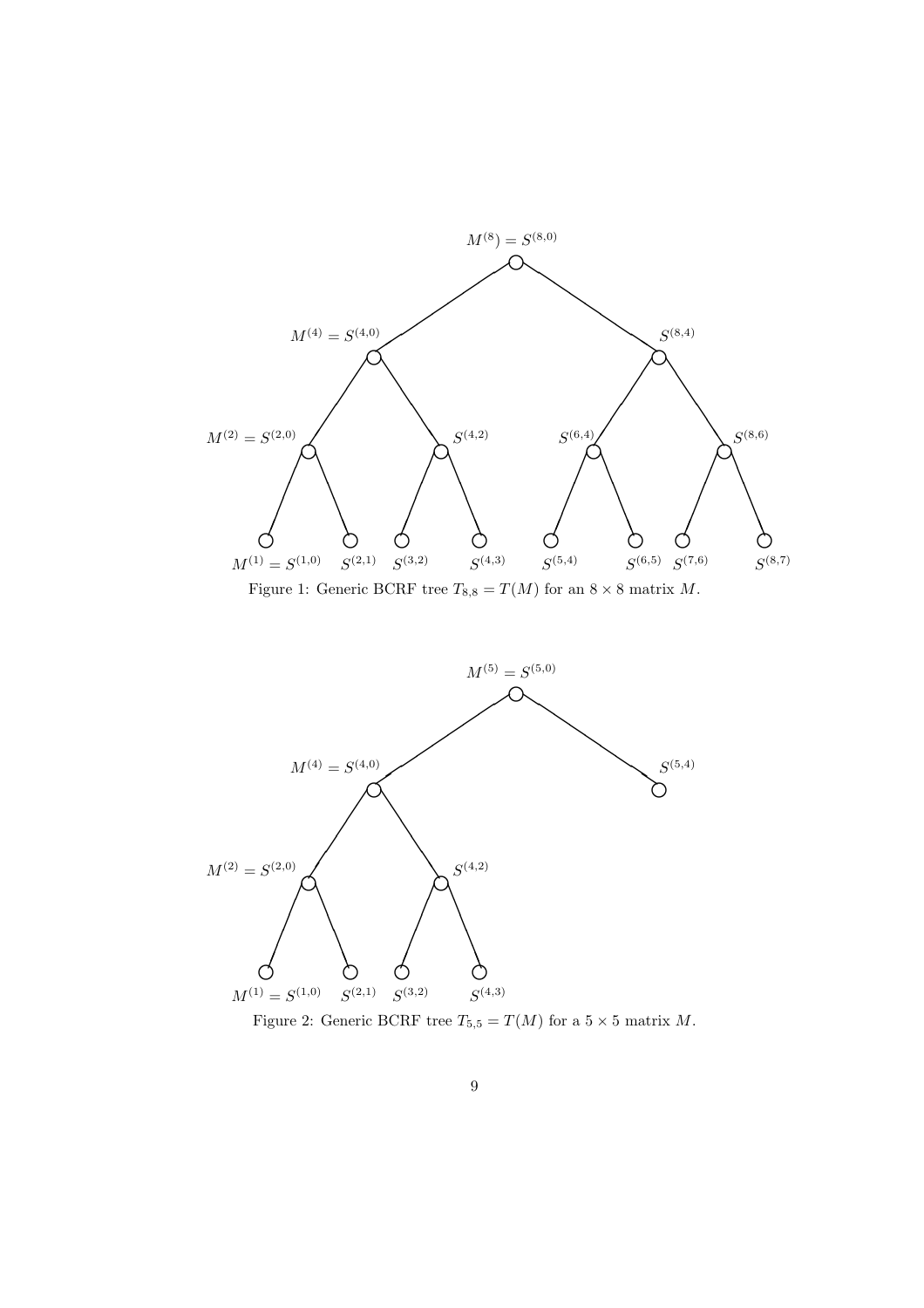

Figure 3: The BCRF tree  $T(M) = T_{8,5}$  for Algorithm 4.5 applied to an  $8 \times 8$ matrix  $M$  of rank 5 having generic rank profile.

- *2. Invert the leaves (1-by-1 matrices) directly, then recursively invert all other nodes based on factorization* (4.5) *and its recursive extension. That is, in each recursive step first invert both children; immediately thereafter invert their parent. Inverting two siblings, proceed in the following order: invert the left sibling first, then immediately compute and invert its right sibling based on* (4.2) *or its extension.*
- *3. Stop when the root* M *is inverted.*

It is immediately verified that the latter rules completely and correctly define the computation of the BCRF. For example, given an  $8 \times 8$  matrix M in Figure 1, they define the following order (where  $c(N)$  means "compute  $N$ ",  $i(N)$  means "invert $N$ "):

 $i(S^{(1,0)}), \quad c(S^{(2,1)}), \quad i(S^{(2,1)}), \quad i(S^{(2,0)}), \quad c(S^{(4,2)}), \quad i(S^{(3,2)}), \quad c(S^{(4,3)}), \quad i(S^{(4,3)}),$  $i(S^{(4,2)}), \quad i(S^{(4,0)}), \quad c(S^{(8,4)}), \quad i(S^{(5,4)}), \quad c(S^{(6,5)}), \quad i(S^{(6,5)}), \quad i(S^{(6,4)}), \quad c(S^{(8,6)}),$  $i(S^{(7,6)}), c(S^{(8,7)}), i(S^{(8,7)}), i(S^{(8,6)}), i(S^{(8,4)}), i(S^{(8,0)}).$ 

Due to  $(4.4)$ , we immediately extend Algorithm 4.5 to computing det M.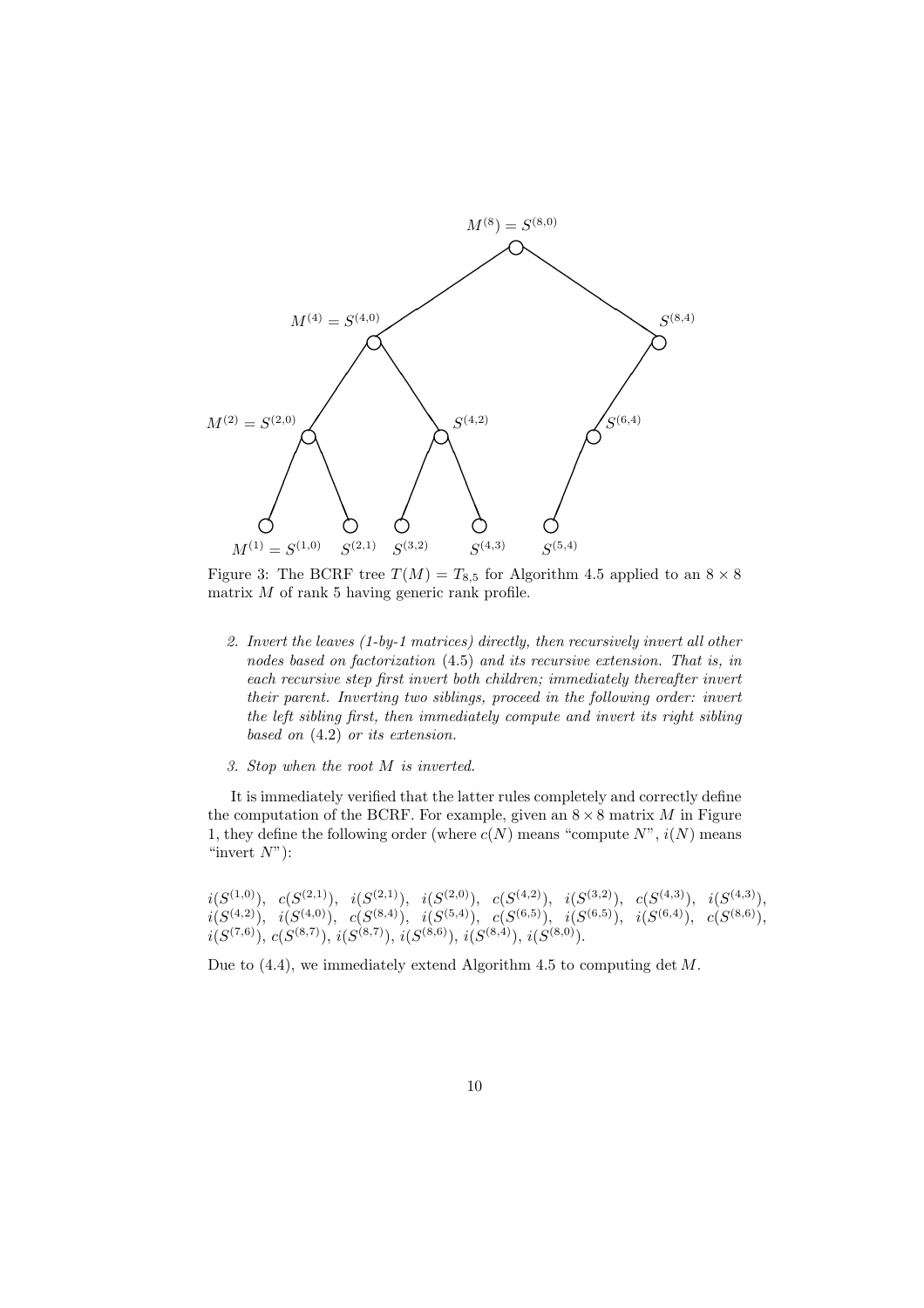### **5 Extension to general input matrices**

We first assume input matrices having generic rank profile. Then we relax this assumption.

**Algorithm 5.1.** *The BCRF of a submatrix of a matrix having generic rank profile.*

Input: *a matrix* M *having generic rank profile.*

OUTPUT:  $\rho = \text{rank } M$  *and the BCRF of*  $M^{(\rho)}$  *and its inverse.* 

Computations: *Proceed as in Algorithm 4.5 but with an aditional provision in the case where a computed leaf*  $S^{(k+1,k)}$  *turns out to be the (1-by-1) null matrix; in this case output*  $\rho = k$  *and the BCRF of the matrices*  $M^{(\rho)}$  *and its inverse and stop. If*  $S^{(k+1,k)} \neq 0$  *for all*  $k \leq n-1$ *, then write*  $\rho = n$  *and stop when* M *is inverted (as in Algorithm 4.5).*

The BCRF tree  $T(M) = T_{n,\rho}$  computed with Algorithm 5.1 is a subtree of the BCRF tree  $T_{n,n}$  associated with Algorithm 4.5. For  $\rho < n$ , the computation stops where it reaches a leaf equal to 0. Then we define the output subtree as follows: first delete from  $T_{n,n}$  the leaf  $S^{(\rho+1,\rho)}$  together with all unprocessed leaves, that is, all leaves  $S^{(i+1,i)}$  for  $i \geq \rho$ ; then recursively delete every parent having no child. The BCRF tree  $T_{8,5}$  is shown in Figure 3.

# **6 Extension to computing the null space and solving a singular linear system**

Let us show some immediate applications of the BCRF. Assume that  $\rho =$ rank M,  $M^{(\rho)}$  is nonsingular, and  $\rho$  and  $(M^{(\rho)})^{-1} = M_0^{-1}$  have been computed<br>by moons of Algorithms 4.5 and 5.1. Let us compute a basis for (or a vector by means of Algorithms 4.5 and 5.1. Let us compute a basis for (or a vector from) the null space of M and solve a linear system  $Mx = b$  or determine its inconsistency. Write  $\mathbf{v}^{(h)}$  for the subvector made up of the first h components of a vector **v** and write  $\mathbf{0}_h$  for the null vector of dimension h.

General solution to a consistent linear system  $Mx = b$  is given by the vectors  $\mathbf{x} = \mathbf{x}^{(0)} + \mathbf{z}$ , where  $\mathbf{x}^{(0)}$  is a fixed specific solution and **z** is any vector in the null space of M. Combining Algorithms 6.1 and 6.3 below supports computing such a general solution.

**Algorithm 6.1.** *The null space.*

INPUT: *a field*  $\mathbb{F}$ *, a matrix*  $M \in \mathbb{F}^{n \times n}$ *,*  $\rho = \text{rank } M$  *such that*  $\rho < n$  *and*  $M^{(\rho)}$ *is nonsingular, and the inverse of*  $M^{(\rho)}$ .

Output: *a basis for the null space of* M*.*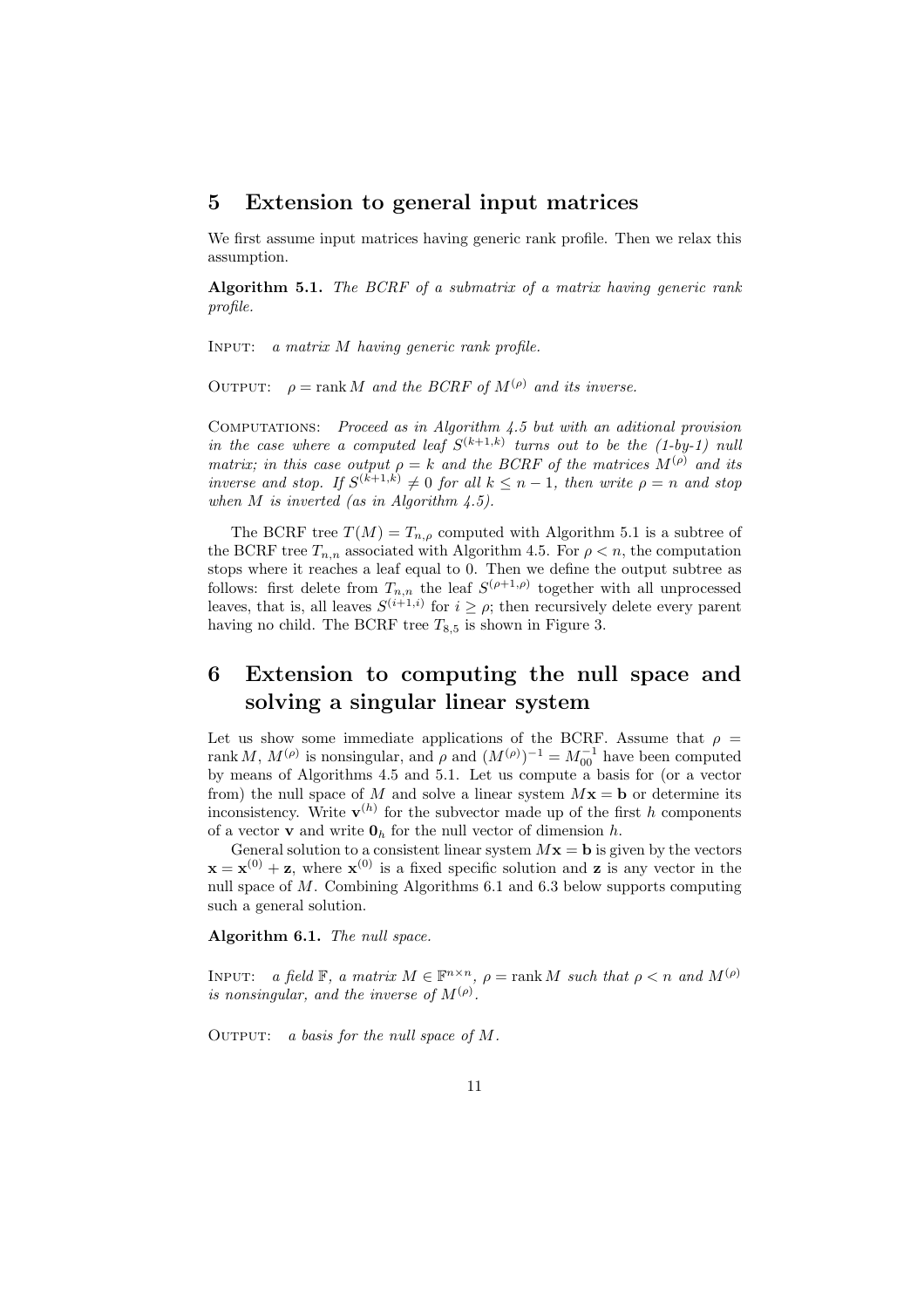COMPUTATIONS: *Substitute*  $M_{00} = M^{(\rho)}$  *into* (4.1). Compute the matrix  $K = -M_{00}^{-1}M_{01}$  and output the columns of the matrix  $N = {K \choose I_{n-p}}$ .

**Algorithm 6.2.** *A nontrivial vector in the null space.*

Input: *as in Algorithm 6.1.*

OUTPUT: *a vector*  $\mathbf{v} \neq \mathbf{0}$  *in the null space of* M.

Computations: *the same as in Algorithm 6.1 but restricted to a single selected column (e.g., the first column) of*  $M_{01}$ ,  $K$  *and*  $N$ .

**Algorithm 6.3.** *A linear system.*

INPUT: *as in Algorithm 6.1, but complemented by a vector*  $\mathbf{b} \in \mathbb{F}^n$ .

Output: *either INCONSISTENT or a solution* **x** *to the linear system of equations*  $Mx = b$ *.* 

COMPUTATIONS: *Compute the vector*  $\mathbf{x}^{(\rho)} = (M^{(\rho)})^{-1} \mathbf{b}^{(\rho)}$ *. Substitute the vector*  $\mathbf{x} = (\mathbf{x}^{(\rho)T}, \mathbf{0}^T)^T$  *into the linear system*  $M\mathbf{x} = \mathbf{b}$ *. If*  $M\mathbf{x} = \mathbf{b}$ *, output* **x***. Otherwise output INCONSISTENT.*

### **7 Yielding the generic rank profile property**

If M is an  $n \times n$  integer (or more generally, real) nonsingular matrix, then we may compute the BCRF of any of the two strongly nonsingular matrices  $M^T M$  or  $M M^T$  and then compute and output  $M^{-1} = (M^T M)^{-1} M^T =$  $M^T (MM^T)^{-1}$  and  $(\det M)^2 = \det (M^T M) = \det (M M^T)$ . In fact we also have  $||W||_2 \ge ||W^{(k)}||_2$ ,  $||W||_2 \ge ||S(W, W^{(k)})||_2$ ,  $|\det W| \ge |\det W^{(k)}|$ , and  $|\det W| \geq |\det S(W, W^{(k)})|$  for all k if  $W = M^T M$  or  $W = M M^T$ . The recipe does not work for singular matrices M such as  $M = \begin{pmatrix} 0 & 0 \\ 0 & 1 \end{pmatrix}$ , but various<br>effective randomized preconditioners (see Kaltofen and Saunders 1991 [KS91] effective randomized preconditioners (see Kaltofen and Saunders 1991 [KS91], Kaltofen and Pan 1991 [KP91], Bini and Pan 1994 [BP94], [P01, Sections 5.6 and 5.7], and the bibliography therein) probabilistically ensure the generic rank profile property for any  $M$ . Let us specify a preconditioner well suited for Toeplitz/Hankel-like computation.

**Theorem 7.1.** *[KS91].* Let  $M \in \mathbb{R}^{n \times n}$  for any ring  $\mathbb{R}$ . Let S be a finite set of *cardinality*  $|S|$  *in* R *or its extension. Let* L *and*  $U<sup>T</sup>$  *be a pair of*  $n \times n$  *unit lower triangular Toeplitz matrices, defined by the* 2n − 2 *subdiagonal entries of the pair of the first columns of* L and  $U<sup>T</sup>$ *. Let these*  $2n-2$  *entries be randomly and independently of each other selected from the set* S *under the uniform probability distribution on* S*. Then the preconditioned matrix* UML *has generic rank profile with a probability of at least*  $1 - \bar{\epsilon}$ *, where*  $\bar{\epsilon} = \rho^2/|S|$ *,*  $\rho = \text{rank } M \leq n$ *.*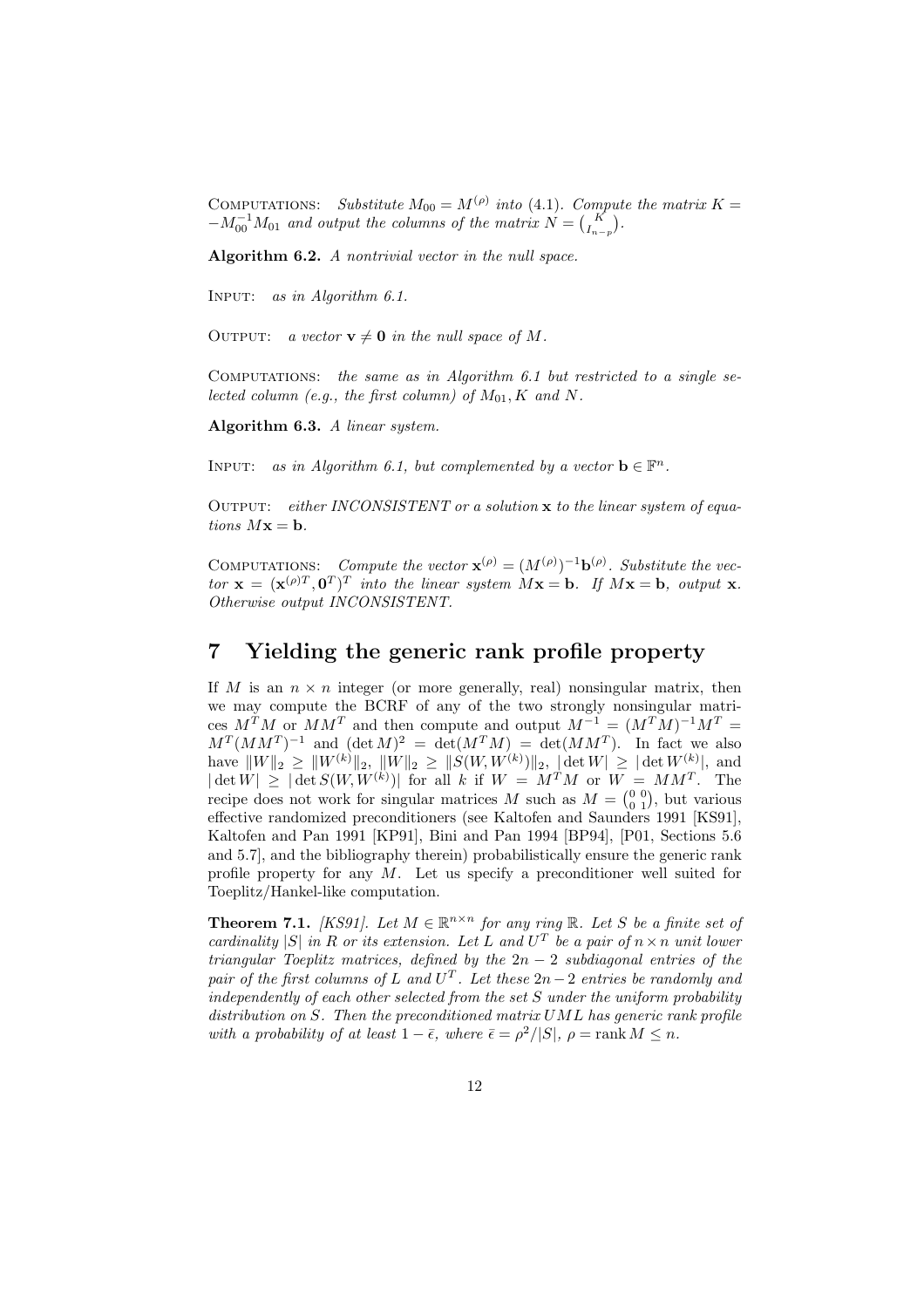For  $\mathbb{R} = \mathbb{Z}$  and a fixed positive  $\bar{\epsilon}$ , it is sufficient to choose

$$
S = \{ z \in \mathbb{Z} : |z| \le \lceil n^2/(2\bar{\epsilon}) \rceil \}. \tag{7.1}
$$

Under (7.1) we generate at most  $(2n-2)\lceil \log(2\lceil n^2/(2\bar{\epsilon}) \rceil) \rceil$  random bits and have

$$
|UML| \le n^2|U| \cdot |M| \cdot |L| \le n^6|M|/(4\bar{\epsilon}^2). \tag{7.2}
$$

Finally, statistics in [W02] shows that a random Toeplitz matrix in  $\mathbb{Z}_{p^{g+k}}$  is likely to be strongly nonsingular already for moderately large  $g + k$ .

### **8 Arithmetic computational cost estimates**

**Theorem 8.1.** *Let* <sup>M</sup> *be a Toeplitz/Hankel-like matrix given with its (shortest) displacement generator of length* r*. Then the arithmetic cost of performing Algorithms 4.5, 5.1, 6.1–6.3 and preconditioning is bounded as follows:*  $O(m(n)r^2 \log n)$  *with*  $m(n)$  *in* (0.1) for Algorithm 4.5 (which also cov*ers computing* det *M)*;  $O(m(\rho)r^2 \log \rho)$ , with  $\rho = \text{rank } M$ , for Algorithm 5.1;  $O((n - \rho)m(\rho)r)$  *for Algorithm 6.1;*  $O(m(\rho)r)$  *for Algorithm 6.2;*  $O(m(n)r)$ *for Algorithm 6.3;*  $O(m(n)r^2)$  *for the preconditioning of* M *with*  $M^T$ *, and* O(m(n)r) *for the Toeplitz preconditioning with* U *and* L *as in [KS91]; the latter bound does not cover the cost of generating the*  $(2n-2)\lceil \log(2\lceil n^2/(2\bar{\epsilon}) \rceil) \rceil$  ran*dom bits involved. For Algorithm 6.1, the arithmetic cost bound can be turned into*  $O(m(n)r)$  *if we represent the output matrix* K *with its short displacement generator.*

*Proof.* W.l.o.g., suppose that n is a power of two, let  $F(n)$ ,  $I(n)$ ,  $M(n)$  and  $A(n)$  be equal to the arithmetic cost for computing BCRF, matrix inversion, multiplication and addition/subtraction, respectively, assuming  $n \times n$  input and nonsingularity whenever it comes to inversion. Hereafter,  $M(n, q, r)$  denotes the arithmetic cost of the  $n \times q$  by  $q \times r$  matrix multiplication. Then

$$
F(n) \le 2F(n/2) + 3M(n/2) + I(n/2) + A(n/2),
$$
  
\n
$$
I(n) \le 2I(n/2) + 6M(n/2) + 2A(n/2).
$$

Substitute the bound on  $I(k)$  recursively for  $k = n/2, n/4, \ldots, 1$ ; obtain that

$$
F(n) = O(M(n)), \qquad I(n) = O(M(n)) \qquad \text{if } M(n) \geq Cn^{\omega},
$$
  

$$
F(n) = O(M(n) \log n), \quad I(n) = O(M(n) \log n) \text{ if } M(n) \leq n \log^c n,
$$

where c, C, and w are three constants,  $C > 0$ ,  $3 \geq \omega > 1$ . If M is a Toeplitz/Hankel-like matrix given with its shortest displacement generator of length r, then in computations in Algorithms 4.5, 5.1, and 6.1–6.3 we may represent all matrices with their shortest displacement generators of length  $O(r)$ based on Theorems 1.2–1.5, 2.6, 2.8, and 4.2. Likewise, preconditioning by  $M<sup>T</sup>$ or by U and L still keeps the length of the displacement generators in  $O(r)$ . By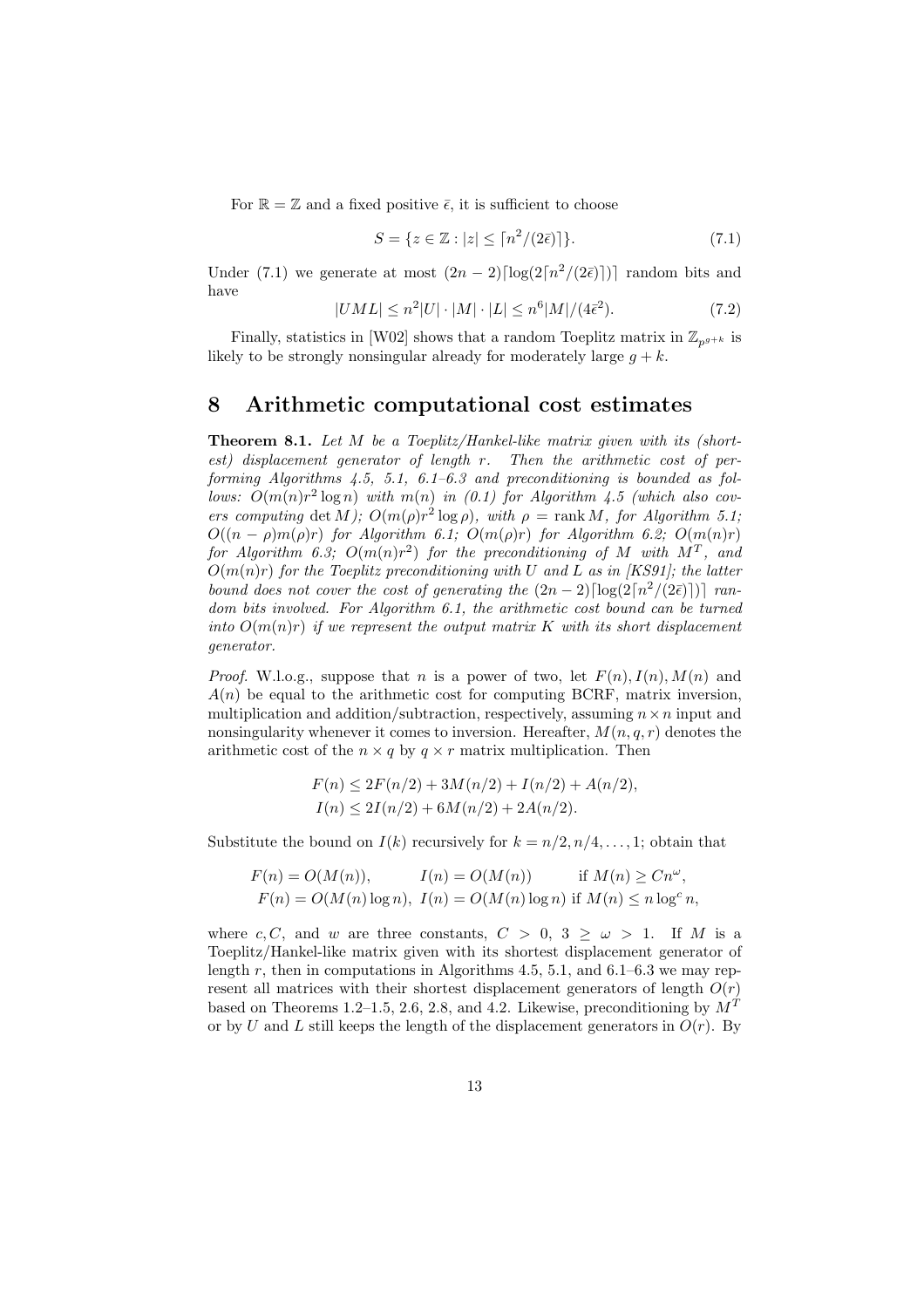Corollary 2.7 for Toeplitz/Hankel-like matrices  $M$  given with their displacement generators of length of at most r, we have  $M(n) = O(r^2m(n))$ ; consequently

$$
M(\rho, \rho, n - \rho) = O(m(n)r^2), M(\rho, \rho, 1) = O(m(\rho)r), M(n, \rho, 1) = O(rm(n)).
$$

Thus, in the Toeplitz/Hankel case, we have for Algorithm 4.5 that

 $F(n) = O(m(n)r^2 \log n), \quad I(n) = O(m(n)r^2 \log n).$ 

The same bound holds for computing det  $M$  due to (4.4) and also for Algorithm 5.1 with n replaced by  $\rho$ . The arithmetic cost of preconditioning by the matrix  $M<sup>T</sup>$  is  $M(n)$  and by the matrices U and L is in  $O(nm(n))$  (see Section 7). Summarizing, we arrive at the theorem.  $\Box$ 

**Remark 8.2.** *For smaller* <sup>ρ</sup> *and/or larger* <sup>r</sup>*, it may be faster to operate with the entries rather than displacement generators, e.g., we have the bounds of*  $O(\min\{m(n)r^2\log n, n^{\omega}\})$  *for Algorithm 4.5,*  $O(\min\{m(\rho)r^2\log \rho, \rho^{\omega}\})$  *for Algorithm 5.1, and so on. Here*  $O(n^{\omega})$  *bounds the arithmetic cost of*  $n \times n$  *matrix multiplication.*

## **9 Compression of a Toeplitz-like matrix**

**Definition 9.1.** Let  $m \in \mathbb{Z}$ ,  $U \in \mathbb{Z}^{k \times l}$ , and  $V \in \mathbb{Q}^{k \times l}$ . Let every entry of  $V$  be either 0 or the ratio of two corrings. Then  $\delta(V)$  is the least common V be either 0 or the ratio of two coprimes. Then  $\delta(V)$  is the least common *denominator of the entries of*  $V \neq 0$ ,  $\delta(0) = 1$ . U *has the order*  $s = \text{ord}_m(U)$ *in* m *if* s *is the maximal integer such that*  $m^{-s}U \in \mathbb{Z}^{k \times l}$  *for*  $U \neq 0$ ,  $s = \infty$  *for*  $U = 0$ *. A prime p is coprime with*  $V$  *if*  $\text{ord}_p(V) = 0$ *. Write*  $\tilde{V} = \delta(V)V \in \mathbb{Z}^{k \times l}$ *,*  $g_m(V) = \text{ord}_m(\delta(V))$ , then  $\text{ord}_m(V) = \text{ord}_m(\tilde{V}) - \text{ord}_m g_m(V)$ . Write

$$
g = g_p(M^{-1}),
$$
  
\n
$$
g_p(L) = g_p(1 - ef) \text{ for } L = \Delta_{A,B},
$$
  
\n
$$
g_p(L) = g_p(e - f) \text{ for } L = \nabla_{A,B},
$$
\n(9.1)

*for* L *in Theorem 2.6 and choose the integers* e and f *such that*  $g_p(L) \leq 1$ *. (Then we call the operator* L permissible*.)*

**Problem 9.2.** *Given a generator*  $G_V$ ,  $H_V$  *of length l for a matrix*  $V = L(M) \in$  $\mathbb{Z}^{n \times k}$  *of rank r, compute a generator* G, H *of length* r *for* V *such that* 

$$
g_p(G) \ge 0, \quad g_p(H) \ge 0. \tag{9.2}
$$

The next algorithm solves Problem 9.2, where  $G_V = V$ ,  $H_V = I$ ,  $l = n$ .

**Algorithm 9.3.** *Basic compression via Gaussian elimination.*

INPUT: *the entries of a matrix*  $V \in \mathbb{Z}^{n \times k}$  *of rank r*.

OUTPUT: *a generator*  $G, H$  *of length*  $r$  *for*  $V$ *.*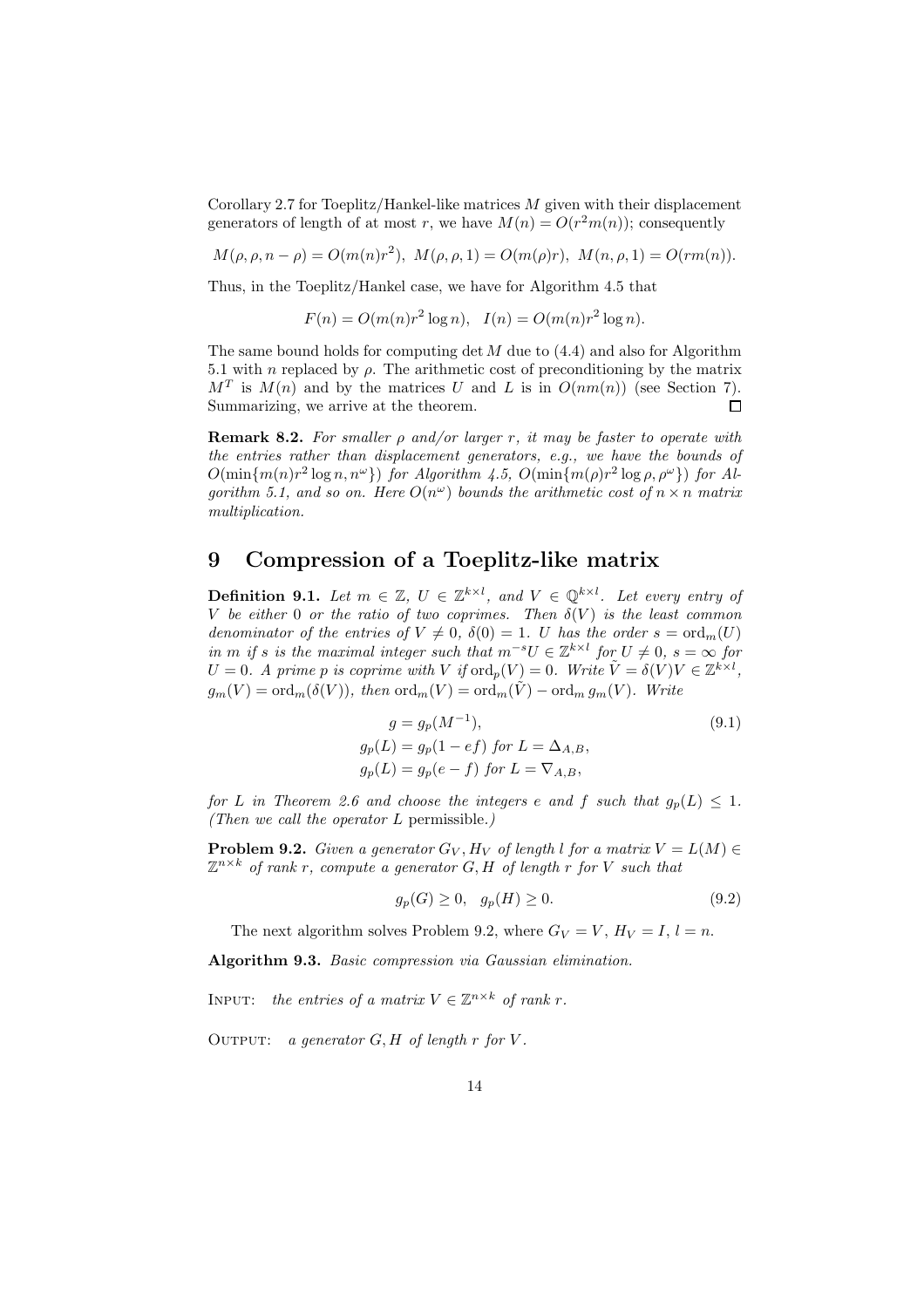Computations: *Apply Gaussian elimination with column pivoting to compute lower triangular (generally rectangular) matrices* U<sup>T</sup> *and* L *(not to be confused with an operator* L *above and in Sections 1 and 2 and the matrix* L *in Section 7)* and a permutation matrix P such that  $V = LUP$  and at every elimination step *the order in* p *of the pivot element is minimum in its row. The output matrices* G *and* H *are defined as the* n × r *submatrices formed by the first* r *columns of* L and  $P^T U^T$ , respectively.

Correctness follows because all diagonal entries of  $U$  are coprime with  $p$  (by construction of U), rank  $U \geq \text{rank } L = \text{rank } V = r$ , and all but the first r columns of L vanish, so  $LUP = V$ .

The algorithm performs  $O(nkr)$  arithmetic operations with ratios  $\eta/\delta$  of pairs of coprimes  $\eta$  and  $\delta > 0$  such that  $\text{ord}_p(\delta) = 0$ , and if  $r = O(1)$ , then  $log(|\eta|\delta) = O(log |V|)$ . Here and hereafter,  $|V| = |(v_{i,j})_{i,j}| = 1 + max_{i,j} |v_{i,j}|$ .

**Theorem 9.4.** For  $r = O(1)$ , Algorithm 9.3 requires  $O(nk\mu(\log|V|))$  bit oper*ations for*  $\mu(d)$  *in*  $(0.2)$ *.* 

**Corollary 9.5.** Let L in Theorem 2.6 be a permissible operator. Let  $V = L(M)$ *be given with its entries and let it have rank*  $r = O(1)$ *. Then bit cost estimate (3.1) proved in [P02a] for Toeplitz matrices also holds for the above Toeplitz-like matrix*  $M = L^{-1}(V)$ .

### **10 Compression of short generators**

Theorem 4.1 enables extension of the estimates in [P02a] even where a matrix  $V$  is given with its entries. Let us next introduce techniques that similarly compress a matrix  $V$  given with its short although not shortest generator. These techniques extend our Theorem 1.1 to bound also the precision of computing, which is again critically important in the MBA algorithm.

**Algorithm 10.1.** *Mulitiplication with basic compression.*

INPUT: *a prime* p, a matrix  $V \in \mathbb{Z}^{n \times k}$  of an unknown rank r for  $k = O(n)$ , *and its rational generator*  $G_V$ ,  $H_V$  *of length*  $l \geq r$ .

Output: *a shortest rational generator* G, H *for* V *satisfying* (9.2)*.*

COMPUTATIONS:

- *1. Compute*  $V = G_V H_V^T$ .
- *2. Apply Algorithm 9.3.*

The algorithm uses  $O(kln)$  arithmetic operations. To control the precision of computing at stage 1, first compute the integers

$$
t_G = g_p(G_V), \quad t_H = g_p(H_V), \quad t = t_G + t_H,
$$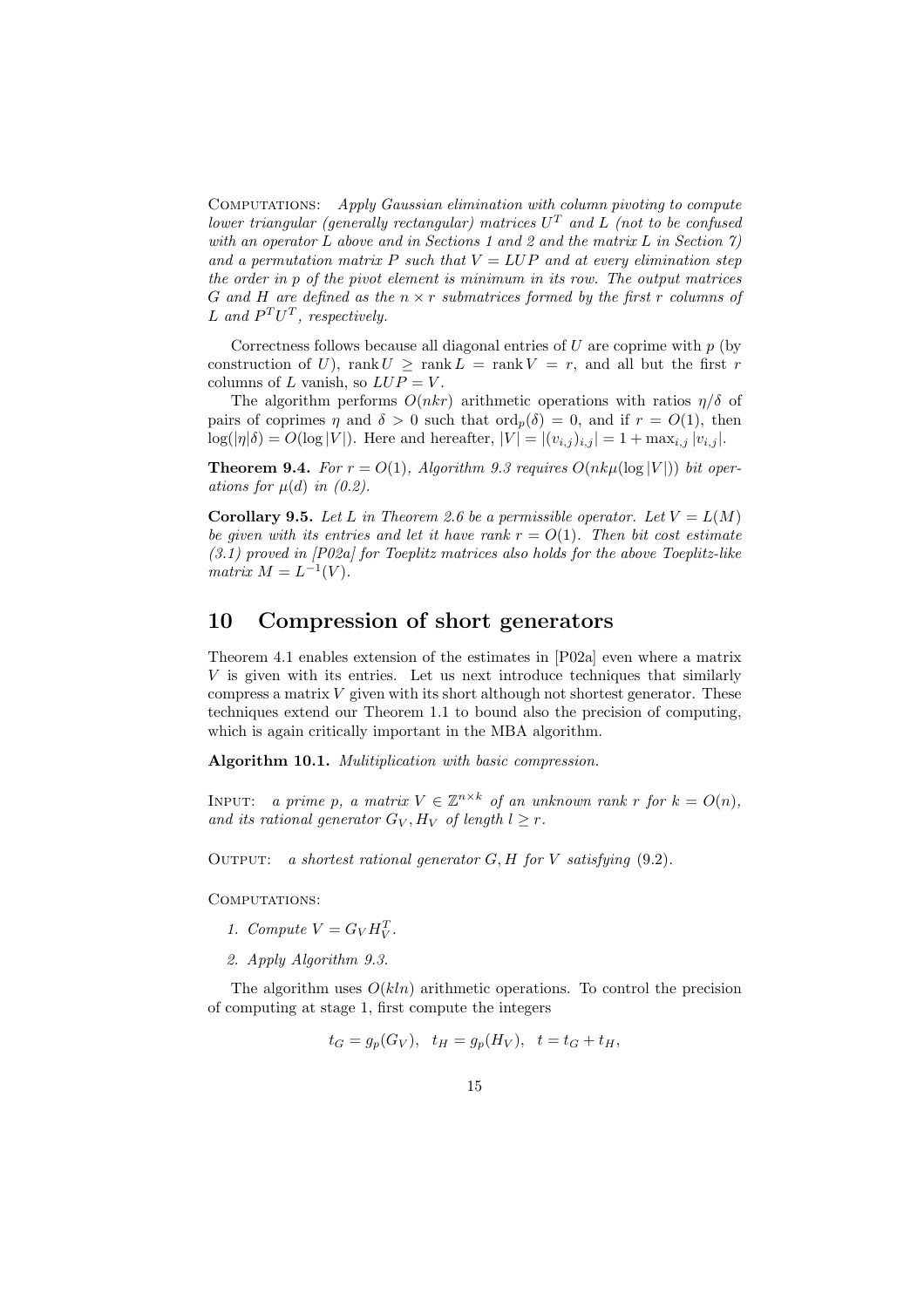$$
u = 1 + \max\{t, \lceil \log_p(2|V|) \rceil\},\tag{10.1}
$$

then compute in  $\mathbb{Z}_{p^u}$  the matrices  $p^{t_G}G_V$ ,  $p^{t_H}H_V$  (both are coprime with p),  $p^t V = (p^{t_G} G_V)(p^{t_H} H_V^T)$ , and V; finally recover V in  $\mathbb{Z}^{n \times k}$  from V mod  $p^u$ . This yields the precision of  $\lceil u \log p \rceil$  bits, so the bit cost in Stage 1 is in

$$
B_{+} = O(kln\mu(u\log p)).
$$
\n(10.2)

The latter bound dominates the bound at stage 2 (based on Theorem 4.1).

The next algorithm applies to the same input as Algorithm 10.1 and also computes a shortest generator for V. For  $l = O(1)$ , it is faster by the factor of k but instead of (9.2) supports only the weaker bounds of

$$
g_p(G) + g_p(H) \ge g_p(G_V) + g_p(H_V). \tag{10.3}
$$

**Algorithm 10.2.** *Compression via repeated multiplication and basic compression.*

Input/Output: *as in Algorithm 10.1 but with* (10.3) *replacing* (9.2)*.*

#### COMPUTATIONS:

- *1. Apply Algorithm 9.3 to the input matrix*  $\tilde{G}_V = \delta(G_V)G_V$  *to compute its generator*  $\bar{G}, \bar{H}$  *of length*  $\bar{r} = \text{rank } G_V \leq l$ .
- 2. Compute the  $\bar{r} \times l$  matrix  $W = \bar{H}^T H_V^T$  and apply Algorithm 9.3 to the *matrix*  $\tilde{W} = \delta(W)W$  *to compute its shortest generator*  $\hat{G}$ , *H*.
- 3. Compute the matrix  $G = \overline{G}\hat{G}/(\delta(G_V)\delta(\overline{H}^T H_V^T))$ . Output  $G, H$ .

Correctness follows from correctness of Algorithm 9.3 and the observation that the matrices G and H have full rank. The arithmetic cost is  $O(l^2n)$ . For  $l = O(1)$ , the precision of computing is  $O(u \log p)$ . This yields the bit cost bound

$$
B = O(n\mu(u\log p)).\tag{10.4}
$$

**Remark 10.3.** *Algorithm 10.2 supports our Theorem 1.2 for*  $G_1 = G_V, H_1 =$  $H_V$  *complemented with bounds* (10.1) *and* (10.3).

**Remark 10.4.** *Both Algorithms 10.1 and 10.2 can be applied to scaled integer*  $g$ enerator  $\tilde{G_V}, \tilde{H_V}$  and performed in  $\mathbb{Z}_{p^u}$ . From the (scaled) output generator  $G, H$  *in*  $\mathbb{Z}_{p^u}$ *, the (scaled) output in*  $\mathbb Z$  *can be recovered because u is large enough.* 

and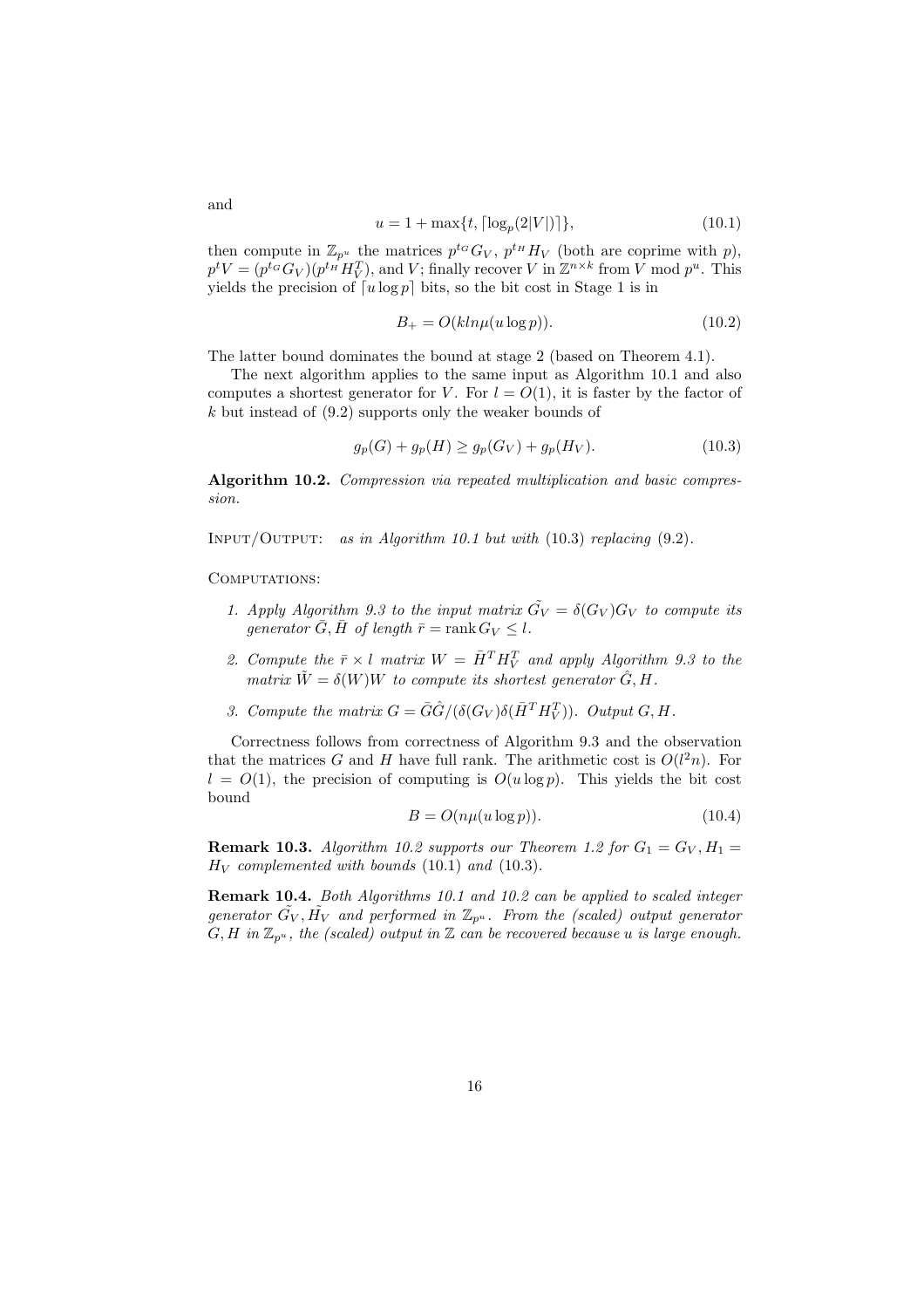### **11 The BCRF modulo a random prime**

**Problem 11.1.** *Let* UML *be a randomly preconditioned matrix of Section 7, let* p *be a random prime in a fixed range*  $(x, y)$ *, and estimate the error/failure probability of computing the BCRF of*  $(UML)^{-1}$  *in*  $\mathbb{Z}_p$ *.* 

Algorithms in [PW02], [P02a], [WP03] and in our Sections 6–8 enable an extension of the BCRF in  $\mathbb{Z}_p$  to computing rational solution of various related problems. The base moduli p or  $p^{g+k}$  can be chosen sufficiently small to have the overall bit cost dominated at the lifting stage, and so all the bit cost estimates in [P02a] are immediately extended. Furthermore, at the expense of a slowdown by the factor of  $\log n$ , one may lift the BCRF to compute det M and derandomize the rational number reconstruction stage.

Our next goal is to relate the likelihood of degeneration to the ranges for  $p, U$ , and L and to the overall bit cost. Due to Sections 9 and 10, we may discount the impact of the matrix compression stage. It remains to estimate the impact of the choice of  $p$  and to combine this estimate with the results of Section 7. By choosing  $p$  unsuccessfully, we may turn a divisor into zero in some division (at the leaf level) in the BCRF tree.

(4.4) and Theorems 4.2 and 4.3 imply that this occurs only if  $\det((UML)^{(i)})$  mod p vanishes for some i. The following simple extension of Theorem 7.1 in [P02a] bounds the probability.

**Theorem 11.2.** *Suppose that*  $g+k$  *is a positive integer, a matrix*  $M \in \mathbb{Z}^{n \times n}$  *has a rank* ρ *and has generic rank profile, and a prime* p *is randomly sampled under the uniform probability distribution in the range*  $(y/20, y]$ *, where*  $y = n^b \ln|M| \ge$ 114,  $b \geq 2$ . Then M has rank  $\rho$  and has generic rank profile in  $\mathbb{Z}_{p^{g+k}}^{n \times n}$  with a *probability of*  $1 - P_{g+k}$ *, where*  $P_{g+k} < c\rho^2 n^{-b}/(g+k) = (c\rho^2 \ln|M|)/((g+k)y)$ *, for*  $c = 16\alpha/(\alpha - 1) = 3.278885445...$  *and*  $\alpha = \ln 114/(16 \ln 5.7)$ *.* 

Preconditioning in Section 7 does not affect the asymptotic bit cost bound in Theorem 11.2 except that  $2n-2$  random parameters must be generated and |M| should increase to  $|M|n^6/(4\bar{\epsilon}^2)$ . One may verify that a matrix W is the inverse of V by computing a shortest displacement generator for  $WV - I$  and checking if it vanishes or not. Here we assume that the matrices  $W$  and  $V$  are given by their short displacement generators. To estimate the computational cost, one may apply Theorems 1.4, 1.5, and 8.1 and Algorithms 9.3, 10.1, and/or 10.2. The next result combines Theorems 7.1 and 11.2 and exploits Algorithms 6.1–6.3.

**Theorem 11.3.** Suppose that we are given two positive numbers  $\epsilon$  and  $\bar{\epsilon}$  and *a sufficiently large positive* y *and let a prime* p *be randomly sampled under the uniform probability distribution in the range* (y/20, y]*. Let a displacement generator* G, H of length  $r = O(1)$  be given in  $\mathbb{Z}_p$  for an  $n \times n$  matrix M. Let  $\rho > 1 + n^2/(2\epsilon)$  *(cf. (7.1))* and  $y \ge (c/\epsilon)\rho^2 \ln(|M|n^6)/(4\bar{\epsilon}^2)$   $\ge 114$  for the *constant* c *in Theorem 11.2 and*  $\rho = \text{rank } M$ . Then *it is sufficient to generate* 2n−2 *random integers in the range* (− n2/(2¯), n2/(2¯)] *of (7.1), defining two*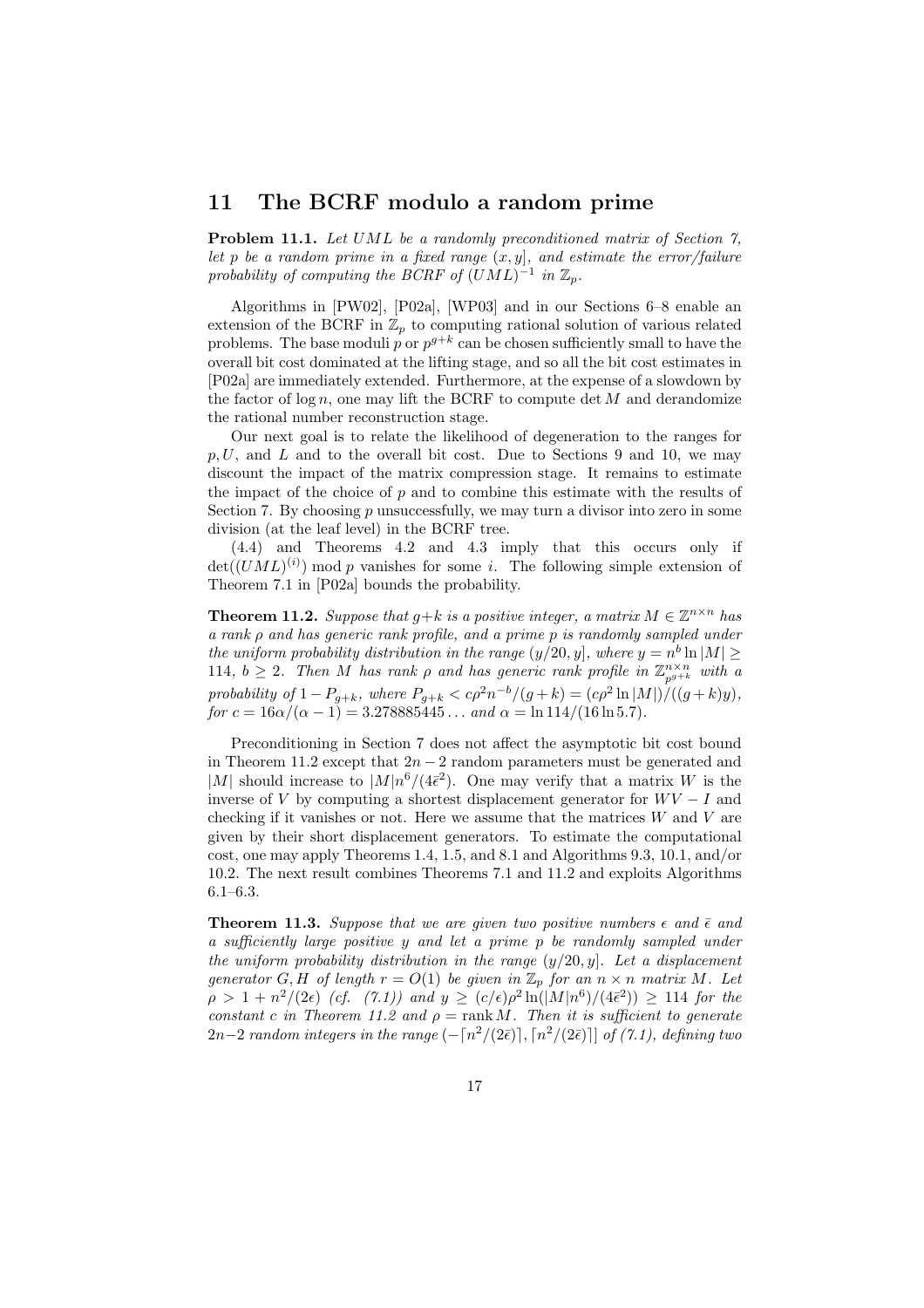*unit lower triangular Toeplitz matrices*  $L$  *and*  $U<sup>T</sup>$ *, and in addition to perform*  $O((m(n) + m(\rho) \log \rho) \mu(\log p))$  *bit operations for*  $m(n)$  *in* (0.1) and  $\mu(d)$  *in (0.2) in order to output either FAILURE with a probability of at most*  $\epsilon + \bar{\epsilon}$  *or a shortest displacement generator in*  $\mathbb{Z}_p$  *for*  $((UML)^{(\rho)})^{-1}$ *. The latter bit cost bounds also cover solving in*  $\mathbb{Z}_p$  *a linear system*  $M\mathbf{x} = \mathbf{b}$  *(or determining that* the system is inconsistent in  $\mathbb{Z}_p$ , as well as computing a vector from the null *space of* M*, and a displacement generator for a matrix whose columns form a basis for the null space of* M*.*

### **12 The BCRF modulo a power of a fixed prime**

Suppose we compute the BCRF of a matrix  $(M/p^g)^{-1}$  in  $\mathbb{Z}_{p^{3g+k}}$  for a fixed prime p and integers  $q \geq 0, k \geq 0$ , such that

$$
g \ge g_{+} = \max_{1 \le i \le \rho} g_{p}((M^{(i)})^{-1})
$$
\n(12.1)

and M has rank  $\rho$  and generic rank profile in  $\mathbb{Z}$ . (The latter requirement should be stated for preconditioned (sub)matrices in Section 7; we assume it for M to simplify the notation.) Under (12.1), we have  $g_p((M^{(i)})^{-1}) \leq g$  for all i, and so, by Theorems 4.2 and 4.3,  $g_p(V) \leq g$  for every block diagonal entry V in the BCRF of  $(M/p^g)^{-1}$ . To keep all block entries in (4.5) in  $\mathbb{Z}^{i \times i}$ , we multiply each of the three factors by  $p^g$ ; then we multiply the factors together in  $\mathbb{Z}_{p^{3g+k}}$ . The product  $p^{3g}M^{-1}$  has the order of at least 2g in p, so we rescale it down to  $p^g M^{-1}$ , and similarly proceed in each step of the BCRF. This enables us to keep the precision within  $\left[ (3g + k) \log p \right]$  bits during the entire BCRF process of computing the matrix  $(M/p^g)^{-1} = p^g M^{-1}$ .

Due to our algorithms in Sections 9 and 10, the same conclusion applies to the computations where M has displacement rank  $r = O(1)$ , and we operate with matrices represented in the compressed form via their displacement generators. Summarizing (for  $k = 1$ ) we obtain the next estimates.

**Theorem 12.1.** *For a Toeplitz-like matrix*  $M \in \mathbb{Z}^{n \times n}$  *of rank ρ having generic rank profile, and for an integer* g *in* (12.1)*, a shortest displacement generator of the matrix*  $p^g(M^{(\rho)})^{-1}$  *can be computed in*  $\mathbb{Z}_{p^{3g+1}}$  *by using*  $O((m(n) + m(\rho) \log \rho)\mu((g+1) \log p))$  *bit operations for*  $m(n)$  *in* (0.1) and  $\mu(d)$ *in (0.2).*

**Remark 12.2.** *With adding a random (Toeplitz-like) matrix of a small rank* k *to the input matrix* M *(as in Section 8 in [P02a]), one may probabilistically decrease the integer parameter* <sup>g</sup>+*. With (subsequent) randomized multiplicative Toeplitz preconditioning in Section 7, Theorem 12.1 can be probabilistically extended to any matrix*  $M \in \mathbb{Z}^{n \times n}$ . The affect of the latter preconditioning on  $g_+$ *of (12.1) (possibly nil) should be tested experimentally.*

To decrease the bit cost bound in Theorem 12.1, one should choose g closer to the unknown value  $g_{+}$ . To achieve this, apply the above computations for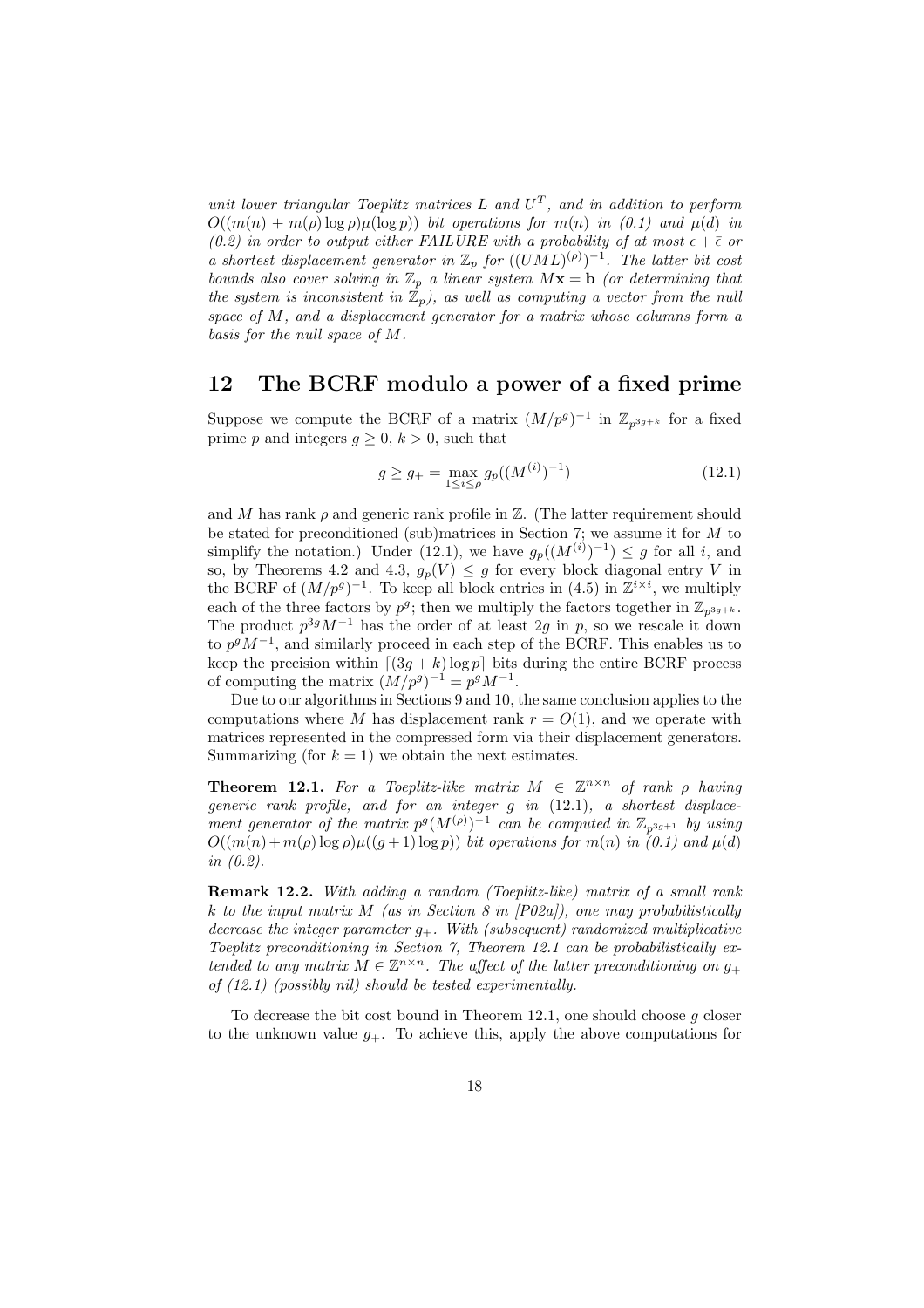$g = 1, 2, 4, \ldots$ , doubling g every time the computation fails and stopping where either it first goes through (then, clearly,  $g \leq 2g_{+}$ ) or g exceeds a selected upper bound. In the latter case, one may replace  $p$  with another fixed or random prime or apply a small rank perturbation as in the above remark and repeat the computations.

Under the model of computing where the precision is not restricted and the bit cost of integer multiplication is nearly linear (see  $(0.2)$ ), one may apply Theorem 12.1 for

$$
p^{3g+1} > 2||M||^{2\rho - 1}||\mathbf{b}||;
$$
\n(12.2)

then the rational vector  $(M^{(\rho)})^{-1}$ **b** can be recovered from its value modulo  $n^{3g+1}$  via the rational number reconstruction algorithms in [PW02]. [WP02] by  $p^{3g+1}$  via the rational number reconstruction algorithms in [PW02], [WP03], by using  $O(\rho \mu(d) \log d)$  bit operation for  $d = \log(2||M||^{2\rho-1}||\mathbf{b}||)$  or alternatively  $O(\rho\mu(d))$  by using randomization. (With the transition to modular computations and rational numbers reconstruction at the end, we avoid the delicate and still open technical problem of bounding the magnitudes of the rational entries of the displacement generators of the auxiliary matrices.)

**Corollary 12.3.** *For a matrix* M *in Theorem 12.1 and a vector*  $\mathbf{b} \in \mathbb{Z}^n$ , a *rational solution to a consistent linear system of equations*  $Mx = b$  *can be computed by using*  $O((\rho \log d + m(n) + m(\rho) \log \rho)\mu(d))$  *bit operations or alternatively*  $O(\rho d^2 + (m(n) + m(\rho) \log \rho)\mu(d))$  *where*  $d = O(\log(2||M||^{2\rho-1}||\mathbf{b}||)) = O(\log \rho)$ *,*  $\rho \log d = O(m(\rho) \log \rho)$  *if*  $\log(||M|| + ||\mathbf{b}||) = \rho^{O(1)}$ .

### **References**

- [ABM99] J. Abbott, M. Bronstein, T. Mulders. Fast Deterministic Computations of the Determinants of Dense Matrices, *Proc. of International Symposium on Symbolic and Algebraic Computation (ISSAC'99)*, 197–204, ACM Press, New York, 1999.
- [Ba] D. J. Bernstein, Multidigit Multiplication for Mathematicians, *Advances in Applied Mathematics*, to appear. Available from http://cr.yp.to/papers.html
- [BA80] R. R. Bitmead, B. D. O. Anderson, Asymptotically Fast Solution of Toeplitz and Related Systems of Linear Equations, *Linear Algebra and Its Applications*, **34**, 103–116, 1980.
- [BGY80] R. P. Brent, F. G. Gustavson, D. Y. Y. Yun, Fast Solution of Toeplitz Systems of Equations and Computation of Padé Approximations, *J. Algorithms*, **1**, 259–295, 1980.
- [BP94] D. Bini and V. Y. Pan, *Polynomial and Matrix Computations, v. 1: Fundamental Algorithms*, Birkh¨auser, Boston, 1994.
- [CFG99] G. Cooperman, S. Feisel, J. von zur Gathen, G. Havas, GCD of Many Integers, *Computing and Combinatorics, Lecture Notes in Computer Science*, **1627**, 310–317, Springer, Berlin, 1999.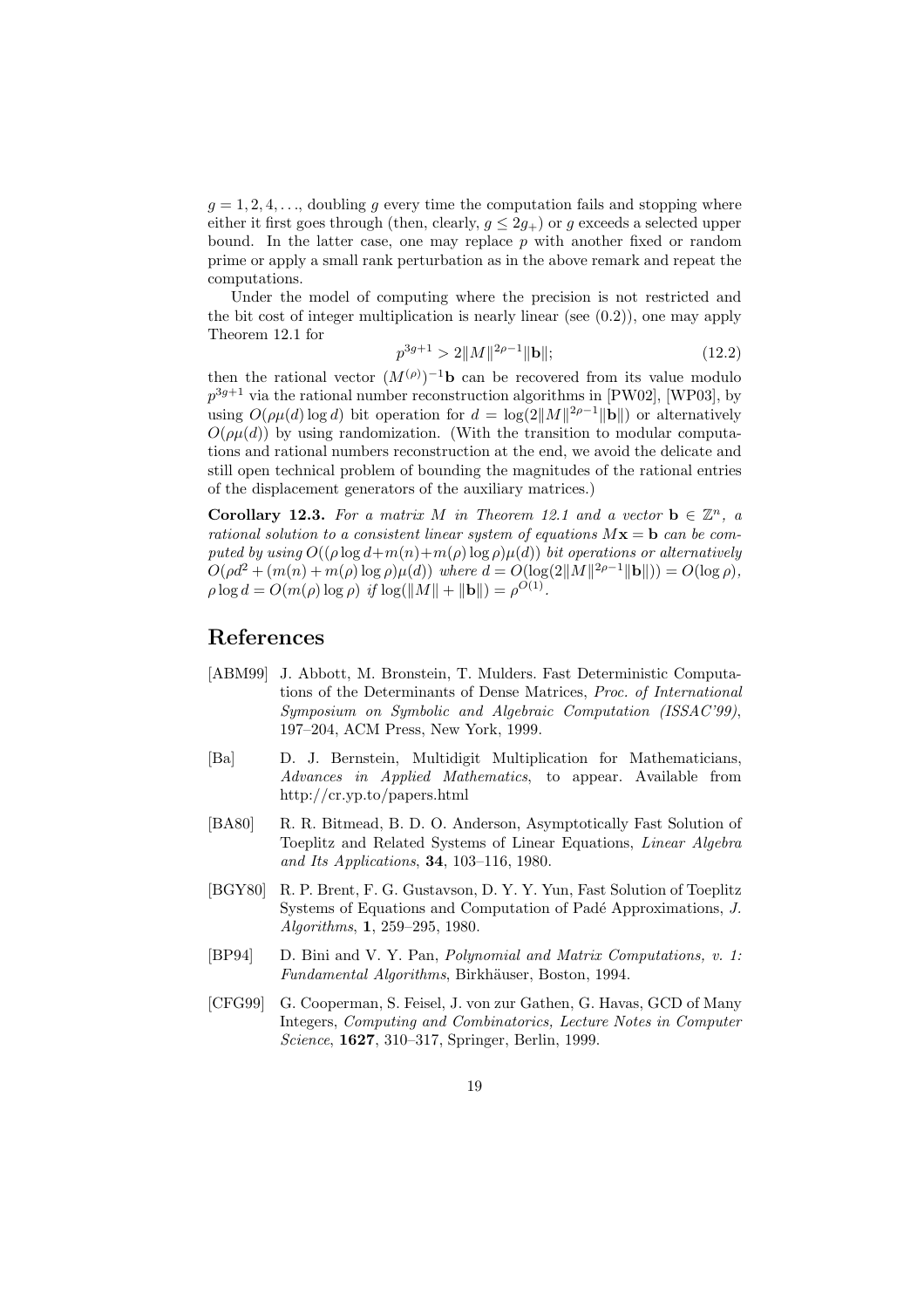- [CK91] D.G. Cantor, E. Kaltofen, On Fast Multiplication of Polynomials over Arbitrary Rings, *Acta Informatica*, **28(7)**, 697–701, 1991.
- [D82] J. D. Dixon, Exact Solution of Linear Equations Using p-adic Expansions, *Numerische. Math.*, **40**, 137–141, 1982.
- [EGV00] W. Eberly, M. Giesbrecht, G. Villard, On Computing the Determinant and Smith Form of an Integer Matrix, *Proc. 41st Annual Symposium on Foundations of Computer Science (FOCS'2000)*, 675–685, IEEE Computer Society Press, Los Alamitos, California, 2000.
- [GL96] G. H. Golub, C. F. Van Loan, *Matrix Computations*, Johns Hopkins University Press, Baltimore, Maryland, 1996.
- [K95] E. Kaltofen, Analysis of Coppersmith's Block Wiedemann Algorithm for the Parallel Solution of Sparse Linear Systems, *Math. Comput.*, **62 (210)**, 777–806, 1995.
- [KKM79] T. Kailath, S. Y. Kung, M. Morf, Displacement Ranks of Matrices and Linear Equations, *Journal of Mathematical Analysis and Applications*, **68, 2**, 395–407, 1979.
- [KP91] E. Kaltofen, V. Y. Pan, Processor Efficient Parallel Solution of Linear Systems over an Abstract Field, *Proceedings of 3rd Annual ACM Symposium on Parallel Algorithms and Architectures (SPAA'91)*, 180–191, ACM Press, New York, 1991.
- [KS91] E. Kaltofen, B. D. Saunders, On Wiedemann's Method for Solving Sparse Linear Systems, *Proceedings of AAECC-5, Lecture Notes in Computer Science*, **536**, 29–38, Springer, Berlin, 1991.
- [KS99] T. Kailath, A. H. Sayed (editors), *Fast Reliable Algorithms for Matrices with Structure*, SIAM Publications, Philadelphia, 1999.
- [M74] M. Morf, Fast Algorithms for Multivariable Systems, Ph.D. Thesis, *Department of Electrical Engineering, Stanford University*, Stanford, CA, 1974.
- [M80] M. Morf, Doubling Algorithms for Toeplitz and Related Equations, *Proceedings of IEEE International Conference on ASSP*, 954–959, IEEE Press, Piscataway, New Jersey, 1980.
- [MC79] R. T. Moenck, J. H. Carter, Approximate Algorithms to Derive Exact Solutions to Systems of Linear Equations, *Proceedings of EU-ROSAM, Lecture Notes in Computer Science*, **72**, 63–73, Springer, Berlin, 1979.
- [MSa] T. Mulders, A. Storjohann, Certified Dense Linear System Solving, Preprint, 2001.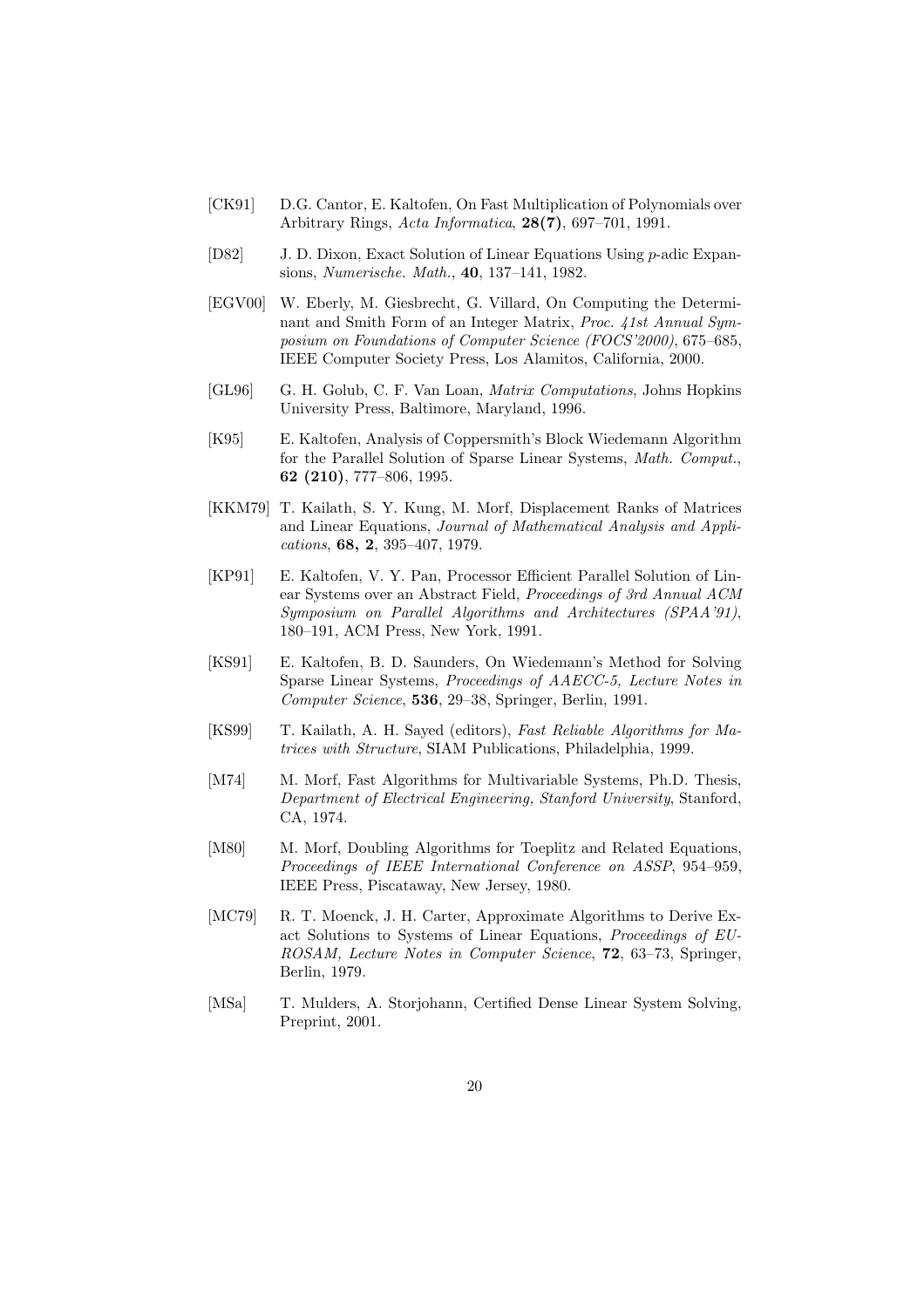- [MS99] T. Mulders, A. Storjohann, Rational Solution of Singular Linear Systems, *Proc. International Symposium on Symbolic and Algebraic Computation (ISSAC'99)*, 242–249, ACM Press, New York, 1999, Preprint, 2001.
- [P87] V. Y. Pan, Complexity of Parallel Matrix Computations, *Theoretical Computer Science*, **54**, 65–85, 1987.
- [P88] V. Y. Pan, Computing the Determinant and the Characteristic Polynomials of a Matrix via Solving Linear Systems of Equations, *Information Processing Letters*, **28**, 71–75, 1988.
- [P90] V. Y. Pan, On Computations with Dense Structured Matrices, *Mathematics of Computation*, **55 (191)**, 179–190, 1990.
- [P92] V. Y. Pan, Parametrization of Newton's Iteration for Computations with Structured Matrices and Applications, *Computers and Mathematics (with Applications)*, **24(3)**, 61–75, 1992.
- [P00] V. Y. Pan, Parallel Complexity of Computations with General and Toeplitz-like Matrices Filled with Integers and Extensions, *SIAM J. Comput.*, **30 (4)**, 1080–1125, 2000.
- [P01] V. Y. Pan, *Structured Matrices and Polynomials: Unified Superfast Algorithms*, Birkh¨auser/Springer, Boston/NewYork, 2001.
- [P02] V. Y. Pan, Can We Optimize Toeplitz/Hankel Computations? *Proc. of the Fifth International Workshop on Computer Algebra in Scientific Computing (CASC'02)*, Yalta, Crimea, Sept. 2002 (E. W. Mayr, V. G. Ganzha, E. V. Vorozhtzov, Editors), 253–264, Technische Universitat München, Germany, 2002.
- [P02a] V. Y. Pan, Nearly Optimal Toeplitz/Hankel Computations, *TR 2002 017*, PhD Program in Computer Science, Grad. Center of City University of New York, 2002.
- [PW02] V. Y. Pan, X. Wang, Acceleration of Euclidean Algorithm and Extensions, *Proceedings of the 2002 International Symposium on Symbolic and Algebraic Computation (ISSAC'02)*, 207–213, ACM Press, New York, 2002.
- [PW03] V. Y. Pan, X. Wang, Inversion of Displacement Operators, *SIAM Journal on Matrix Analysis and Applications*, **24, 3**, 660–677, 2003.
- [PZ00] V. Y. Pan, A. Zheng, Superfast Algorithms for Cauchy-like Matrix Computations and Extensions, *Linear Algebra and Its Applications*, **310**, 83–108, 2000.
- [W02] X. Wang, How frequently is a matrix nonsingualr? *TR 2002 018*, PhD Program in Computer Science, Grad. Center of City University of New York, 2002.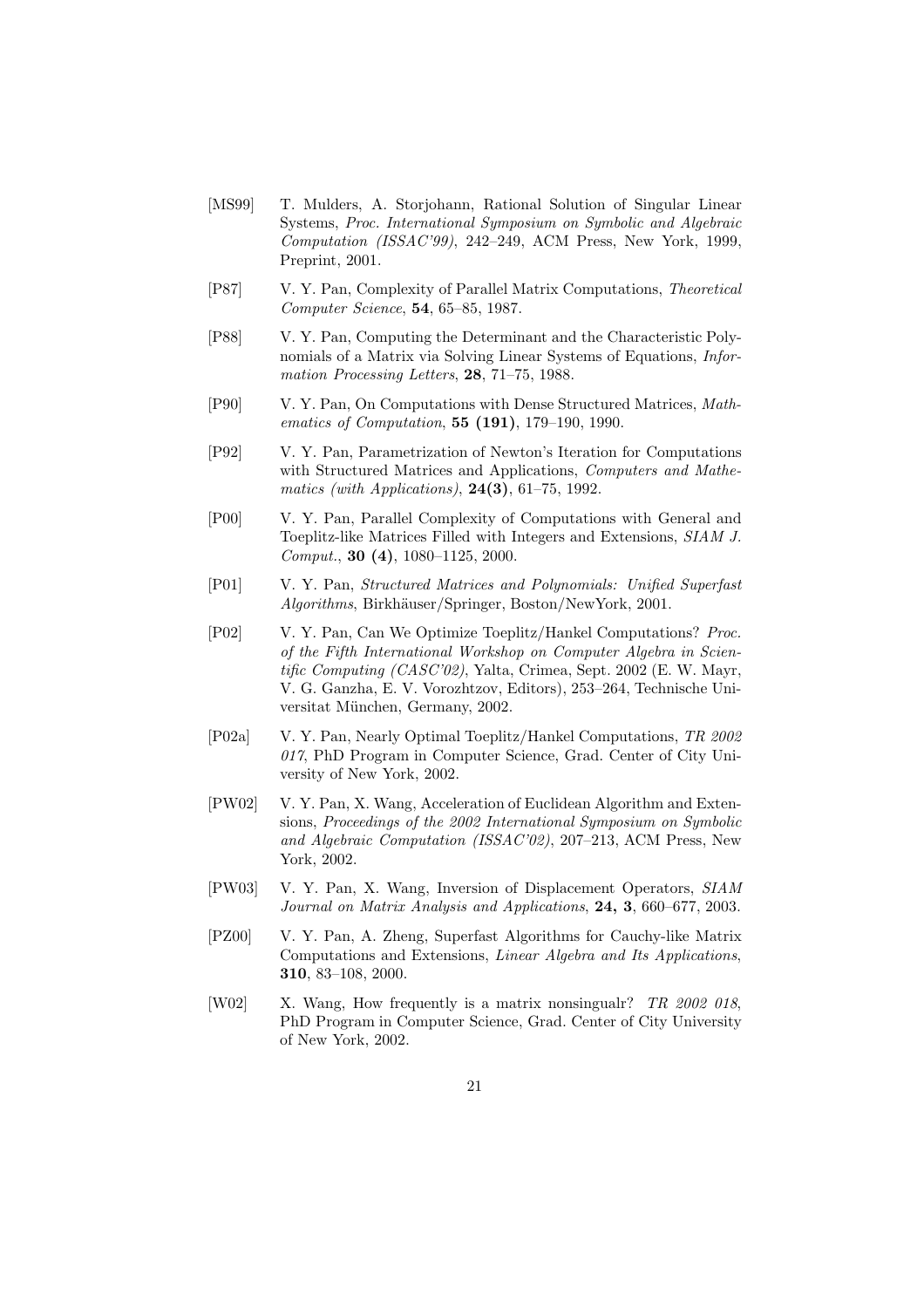[WP03] X. Wang, V. Y. Pan, Acceleration of Euclidean Algorithm and Rational Number Reconstruction, *SIAM Journal on Computing*, **32,2**, 548556, 2003.